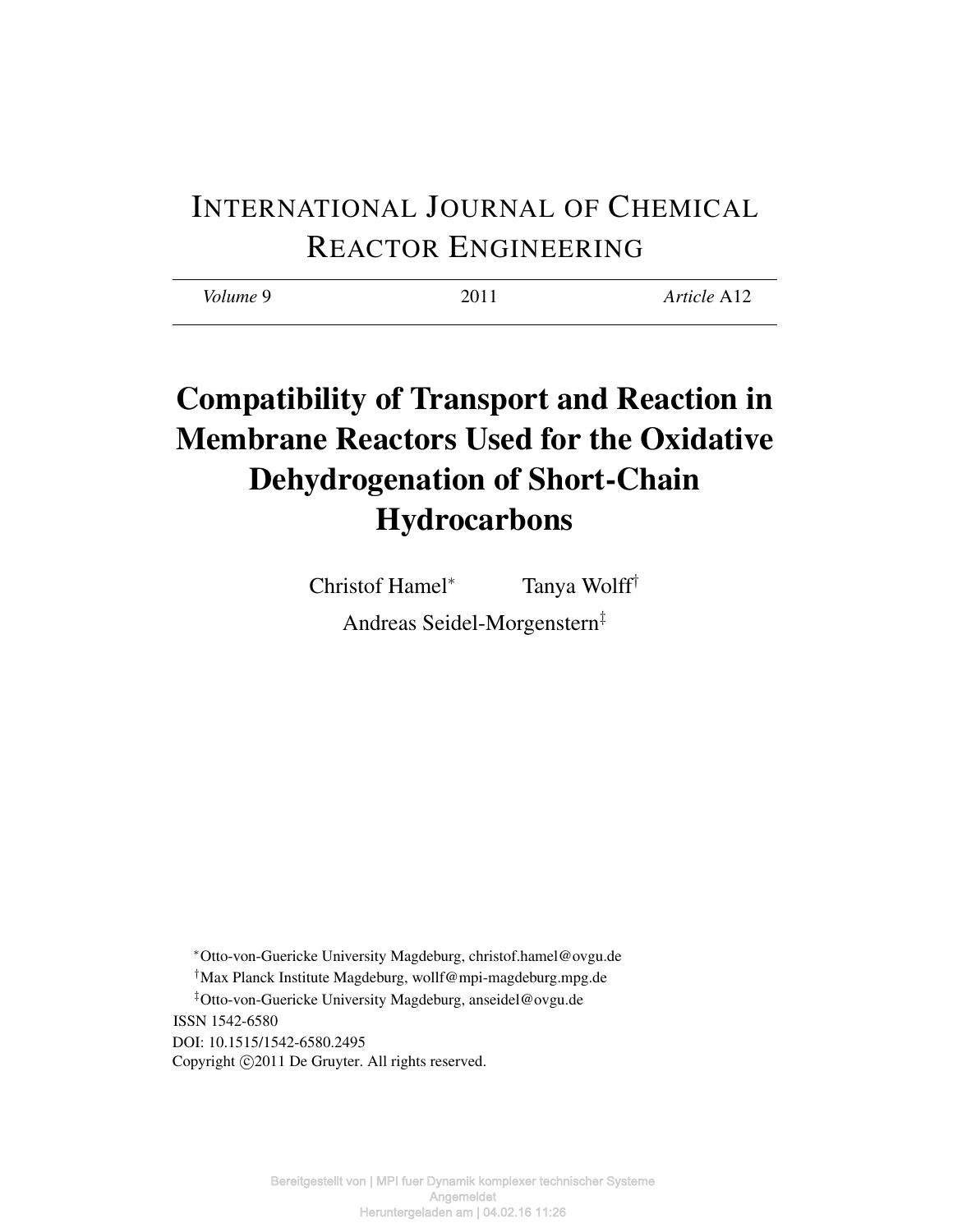### Compatibility of Transport and Reaction in Membrane Reactors Used for the Oxidative Dehydrogenation of Short-Chain Hydrocarbons<sup>∗</sup>

Christof Hamel, Tanya Wolff, and Andreas Seidel-Morgenstern

#### Abstract

The possibility of process intensification by enhancing selectivity and yield in networks of parallel and series reactions was investigated applying asymmetric multilayer ceramic and sintered metal membranes in a dead-end configuration for a controlled distributed reactant feeding. The oxidative dehydrogenation of ethane to ethylene was selected as a model reaction applying three different doped and/or active VOx/?-Al2O3 catalysts. Experimental investigations were performed in a pilot scale in order to evaluate the potential of a distributed dosing via membranes with respect to operation conditions and compatibility of reaction and membrane properties. It was demonstrated that the rates of reaction and trans-membrane mass transfer have to be compatible for an optimal membrane reactor operation avoiding back diffusion of reactants out of the catalytic zone as well as achieving safety aspects. Therefore, a detailed modeling of the trans-membrane mass transfer under reaction conditions was carried out. As a main result, it was found metal membranes possess a favorable mechanical stability, relatively low costs for production and the possibility to control mass transfer if the rate of reaction and mass transfer in the membrane is compatible which can adjusted by the trans-membrane pressure and the catalyst activity, respectively.

KEYWORDS: membrane reactors, oxidative dehydrogenation, ceramic membranes, sintered metal membranes, compatibility of transport and reaction in membrane, modeling

<sup>∗</sup>Please send correspondence to Christof Hamel, phone: +49-391-67-12330; fax: +49-391- 67-12028; email: christof.hamel@ovgu.de. The financial support of Deutsche Forschungsgemeinschaft (DFG research group "Membranunterstützte Reaktionsführung"), Max-Buchner-Forschungsstiftung and "Fonds der Chemischen Industrie" is gratefully acknowledged.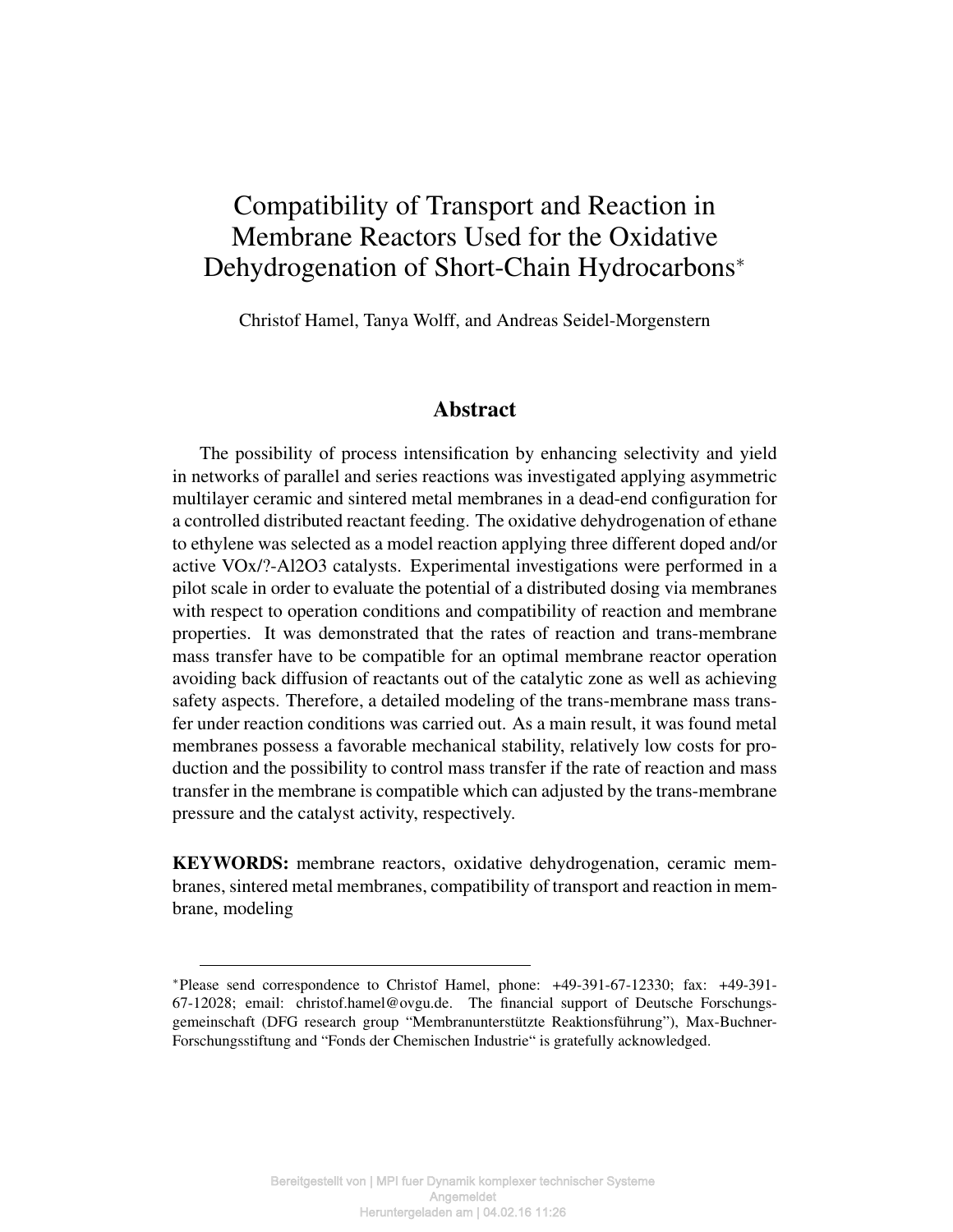#### **Introduction**

Selective oxidations of short-chain hydrocarbons can be described as a network of parallel-series reactions with activated olefins as desired but limited intermediate products whereas carbon dioxide is characterized as the thermodynamically stable final product. The maximal possible yield of desired intermediates is limited by the oxidative reaction itself [Hodnett, 2000, Sheldon und van Santen, 1995]. The olefins belong to the most important and precious base chemicals. Thus, there is a large interest in research and industry to develop new and economically feasible processes for their production. It is well known that the selectivity in specified reaction networks towards a desired product can be enhanced by various concepts. For example a suitable reaction temperature should be adjusted to favor the formation of the desired compounds [Edgar und Himmelblau, 1988]. Second, an active and more selective catalyst should be developed which accelerates specifically the desired reaction [Ertl et al., 2007, Millet et al., 2002]. Last but not least, improvements in the reactor design can offer promising possibilities. Innovative membrane reactors, which are capable to lower the local oxygen partial pressures inside the catalyst bed via distributed oxygen dosing, are promising candidates [Julbe et al., 2001]. Besides direct introduction of reactants into chemical reactors, various possibilities have been suggested to use porous or non-porous membranes in order to arrange different ways of contacting the reactants [Al-Juaied et al., 2001, Alonso et al., 2005, Caro et al., 2007, Coronas et al., 1995, Klose et al., 2003a, Lu et al., 1997b, Seidel-Morgenstern, 2005, Tonkovich et al., 1996]. Although this concept has been identified as interesting and promising, there are still several difficult problems that must be solved prior to an industrial application of membrane reactors of the distributor type. One clear deficit is the availability of suitable membranes. In this work the oxidative dehydrogenation of ethane to ethylene was carried out experimentally applying porous asymmetric ceramic and sintered metal membranes in a pilot-scale membrane reactor. Adjusted dosing profiles were realized by feeding reactants (oxygen diluted with nitrogen) separately through a permeable reactor wall. The investigated concept allows to improve selectivity and yield with respect to the desired intermediate product ethylene. Applying three types of catalysts and two membranes, it will be shown that a compatibility between mass transfer in the membrane itself and reaction rates is essential for successful reactor operation [van de Graaf et al., 1999] - an important aspect investigated in this contribution experimentally and by simulations in detail.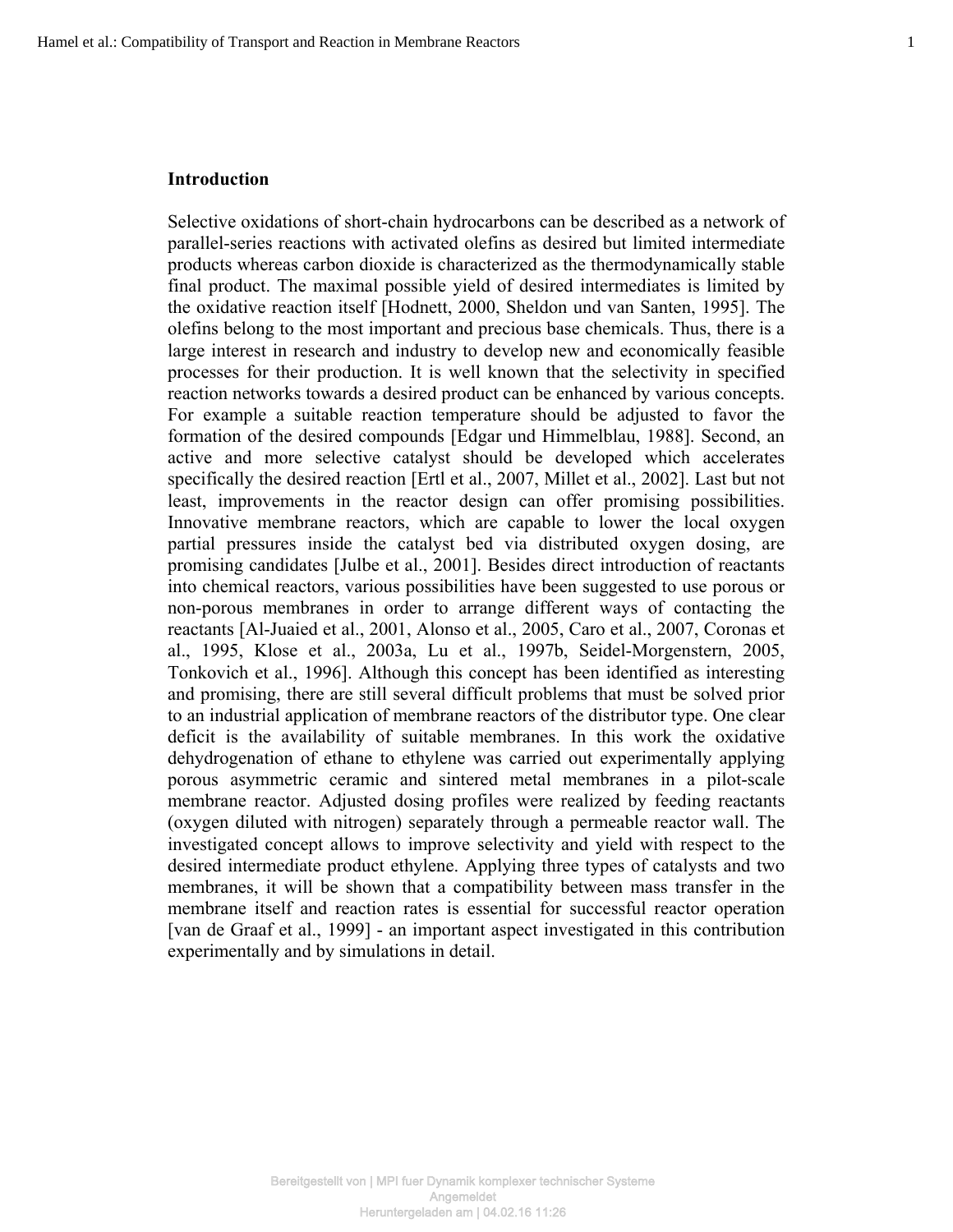#### **1 Reactor concept and model reaction**

#### *Reactant dosing in a membrane reactor - principle and requirements*

Figure 1a) demonstrates the feeding concept in a packed-bed membrane reactor (PBMR) applied for a separated and distributed dosing of reactants, e.g. oxygen, through porous reactor walls in comparison to the well-established fixed-bed reactor (FBR).



Figure 1: a) Principle of reactant dosing in membrane und fixed-bed reactors and b) illustration of objective for a successful operation.

The simultaneous improvement of conversion and selectivity with respect to desired but kinetically limited intermediates is the general objective of new reactor concepts as illustrated in figure 1b) by the upper right corner of the classical selectivity-conversion diagram.

The goal, high selectivity for a maximal conversion, can be approached in membrane reactors by favorably influencing the local concentrations and residence times of the reactants. Figure 2 illustrates schematically the development of axial reactant concentration profiles and total flow rates in the FBR and PBMR for identical overall inlet flow rates. In the PBMR the reactants are hereby fed separately into the tube side (ts) and the annular shell side (ss) of the membrane. The catalyst is placed in the tube side of the porous membrane as a simple packed bed. A dead-end membrane reactor configuration (shell side closed) is realized in order to feed reactants in well-defined fluxes through the membrane. All reactants, e.g. oxygen, have to permeate through the membrane, which is catalytically inert. This configuration is comparable to that reported in the recent literature, e.g. [Mallada et al., 2000, Ramos et al., 2000, Tonkovich et al., 1996]. However, it differs from suggestions, where the shell side outlet is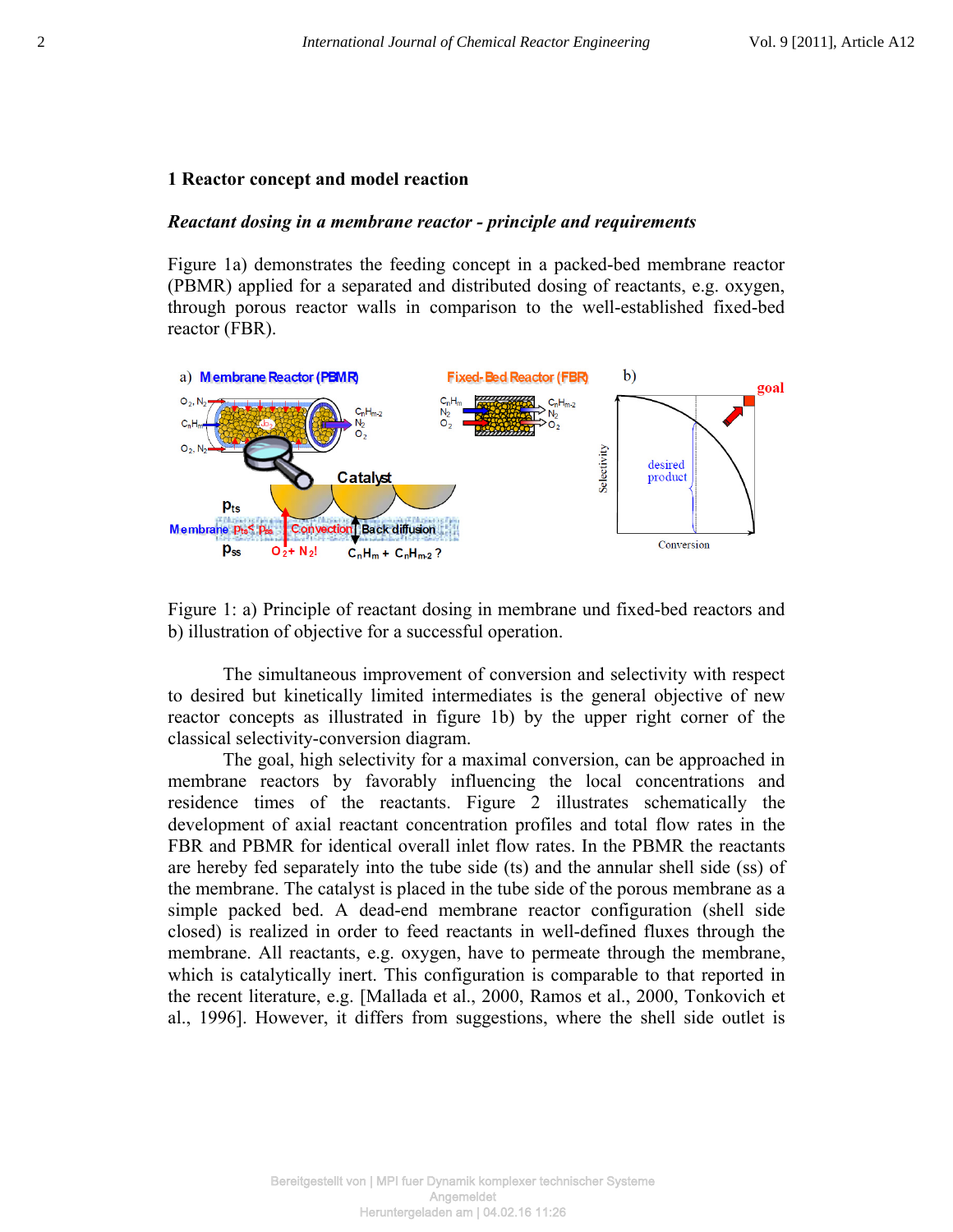open, so that oxidant transfer over the membrane is influenced amongst others by diffusion [Farrusseng et al., 2001, Kölsch et al., 2002, Wang et al., 2009].

The total flow rate the in the FBR remains approximately constant along the reactor length if the reaction mixture is diluted and the total number of moles is constant during reaction, respectively. In this simple reactor tube all reactants are fed commonly in a co-feed mode at the reactor inlet and thus have an identical residence time. In contrast, a separated and distributed dosing leads to an increase in the total flow rate along the reactor length based on the axial distributed feeding. Thus, the total flow rate is characterized by the sum of the inlet flow rate on tube side as well as the length-depending dosed amount coming from the shell side. Without chemical reaction the total flow at the reactor outlet is identical for both reactor concepts. The average residence time of the reactants dosed into the PBMR through the membrane is significantly higher compared to the co-feed mode. Therefore, a higher conversion can be expected in a PBMR.

Furthermore, the local concentration of the reactants influences significantly the local reaction rates, consequently conversion and especially selectivity, and thus the overall reactor performance. A mathematical analysis of the differential selectivity is given in the next chapter for concrete model reaction rates.



Figure 2: Comparison of axial concentration and total flow profiles in a fixed-bed and in a membrane reactor

To exploit the potential of a PBMR in a distributor as well as dead-end configuration, the total flow rate and the corresponding trans-membrane pressure have to be compatible to the properties of the membrane itself. The mass transfer in porous membranes is governed by convection and diffusion. For a controlled dosing in a dead-end mode it is important to guarantee that convection is dominating. In this way undesired diffusion of reactants from the catalytic zone to the shell side can be avoided.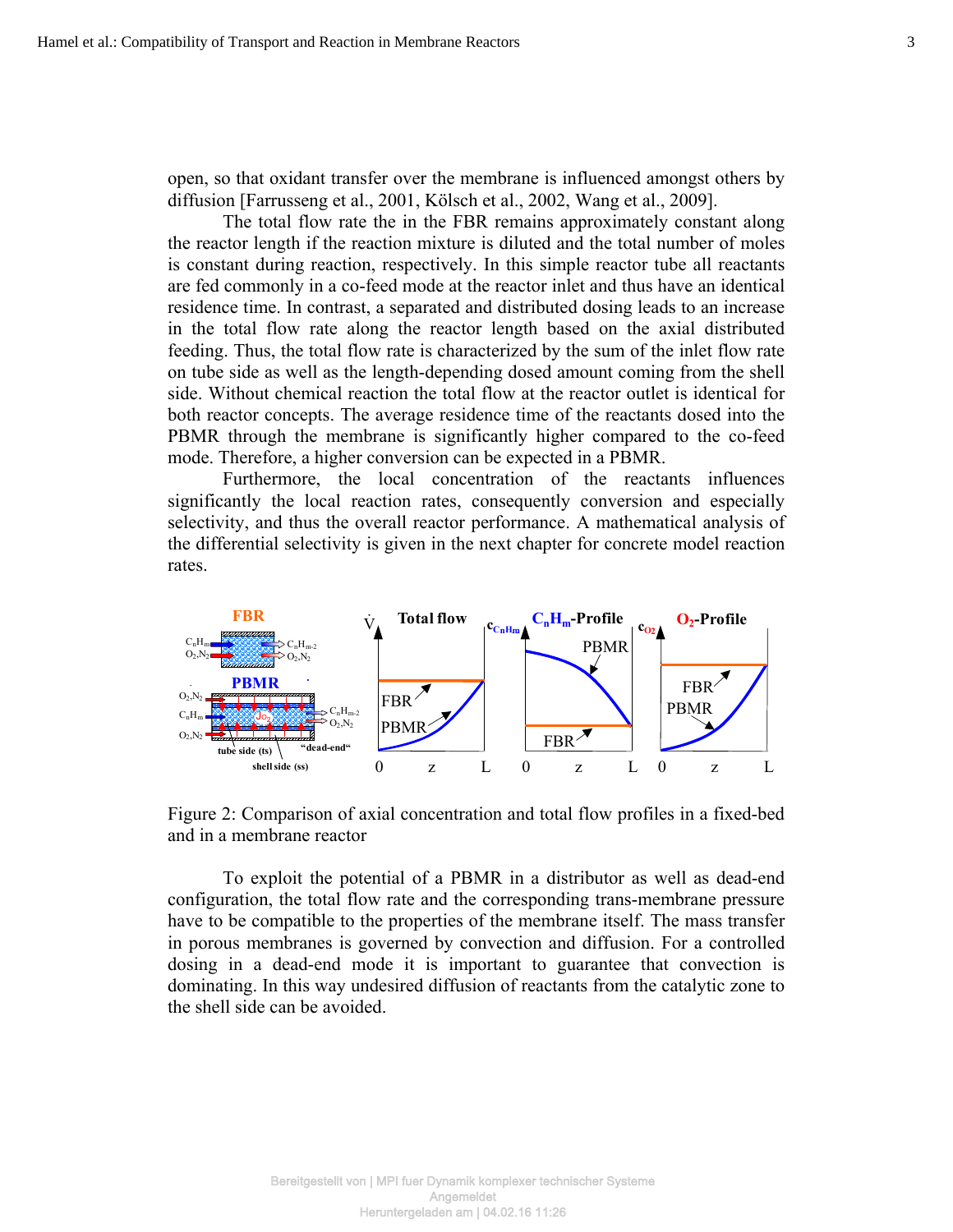#### *Reaction network and kinetics*

The oxidative dehydrogenation (ODH) of ethane to ethylene on three batches of  $VO_x/\gamma$ -Al<sub>2</sub>O<sub>3</sub> catalysts with different vanadium content and therefore catalytic activity was chosen as a defined and well-quantified model reaction. A detailed analysis of the reaction network including the five main reactions obtainable is given in [Grabowski, 2006, Klose et al., 2004b]. As illustrated in figure 3 the desired intermediate product ethylene is formed directly by the oxidative dehydrogenation of ethane  $(r_1)$ . In case of high local concentrations of oxygen the consecutive reaction forming CO  $(r_3)$  and the total oxidation product CO<sub>2</sub>  $(r_4, r_5)$  is favored. Furthermore, ethane can be oxidized totally in a direct parallel reaction from ethane  $(r_2)$ . These unwanted reactions limit the maximal achievable ethylene selectivity to approximately 85% [Klose et al., 2004a].



Figure 3: Reaction network of the oxidative dehydrogenation of ethane to ethylene

 For the postulated reaction network above, neglecting the undesired reactions  $r_2$  and  $r_5$ , and applying a simple power law kinetic

$$
r_1 = k_1 \cdot x_{C_2H_6} \cdot x_{O_2}^{\beta_1}
$$
  
\n
$$
r_3 = k_3 \cdot x_{C_2H_4} \cdot x_{O_2}^{\beta_3}
$$
 (1-3)  
\n
$$
r_4 = k_4 \cdot x_{C_2H_4} \cdot x_{O_2}^{\beta_4}
$$

the differential selectivity regarding the desired intermediate ethylene is defined as follows:

$$
dS_{C_2H_4} = \frac{r_1 - r_3 - r_4}{r_1} = 1 - \frac{k_3}{k_1} \cdot \frac{x_{C_2H_4}}{x_{C_2H_6}} \cdot x_{O_2}^{\beta_3 - \beta_1} - \frac{k_4}{k_1} \cdot \frac{x_{C_2H_4}}{x_{C_2H_6}} \cdot x_{O_2}^{\beta_4 - \beta_1} \tag{4}
$$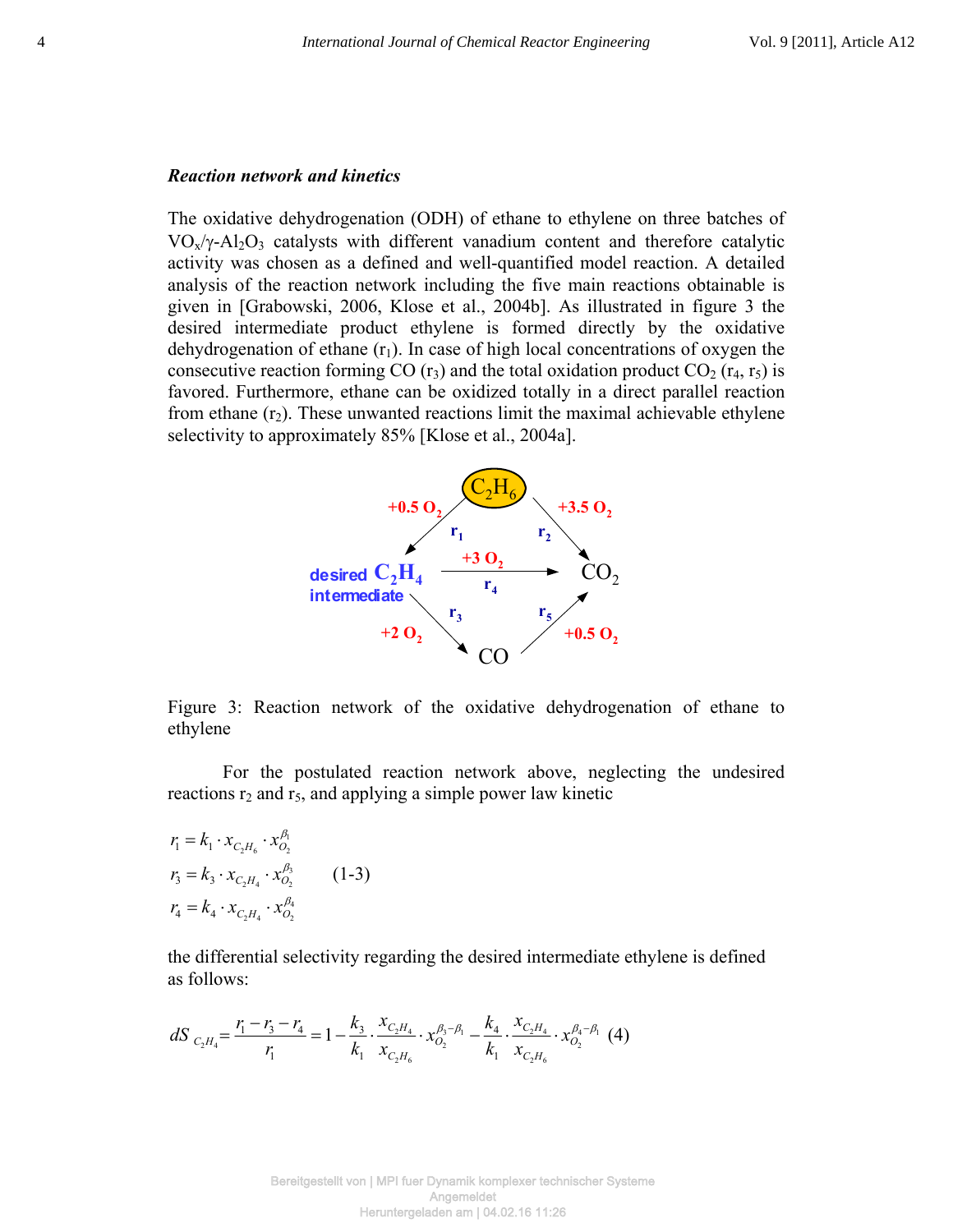It is well known that for a successful operation of a PBMR the reaction orders with respect to the dosed component are of essential importance. Typically, for selective oxidation reactions holds that the orders with respect to oxygen are higher in the total oxidation compared to the formation reactions, e.g.  $\beta_3$  and  $\beta_4$  in eq. 1-3 are larger than  $\beta_1$  [Lu et al., 1997a, Lu et al., 1997b]. Based on the local oxygen concentration in the PBMR illustrated in figure 2, a higher selectivity with respect to the intermediate ethylene can be expected.

#### **2 Experimental study**

#### *Catalysts and membranes*

For the experimental investigation of the ODH of ethane to ethylene and the evaluation of the compatibility of this reaction with the trans-membrane mass transfer for various operation conditions porous membranes were applied in the PBMR. In addition several  $VO_x/\gamma$ -Al<sub>2</sub>O<sub>3</sub> catalysts were used, prepared by wet impregnation of 1mm  $\gamma$ -Al<sub>2</sub>O<sub>3</sub> spheres with vanadyl acetylacetonate in acetone [Klose et al., 2003b]. The vanadium content of the three prepared catalysts was 1.4%, 3.0% and 5.0%. The color of the fresh catalyst was yellow, indicating that vanadium was mainly in the  $+5$  oxidation state [Oppermann und Brückner, 1983]. After the measurements the catalyst color had changed to a light blue-green. This can be attributed to a significant reduction of  $V(V)$  to  $V(IV)$ , the species responsible for a high selectivity in the ODH [Oppermann und Brückner, 1983, Zanthoff et al., 1999]. Ceramic and sintered metal membranes for distributing oxygen were investigated experimentally in a pilot-scale apparatus. Precisely, the tubular ceramic composite  $α$ -Al<sub>2</sub>O<sub>3</sub> membrane from INOCERMIC (Germany) consists of a mechanically stable support (average pore diameter: 3 μm; thickness: 5.5 mm) on which two more intermediate layers (pore diameters: 1 μm and 60 nm; thickness  $25 \mu m$ ) and one final layer were deposited (pore diameter: 10 nm; thickness: 2 μm). The ceramic membrane had a length of 350 mm, an inner radius  $(r_i)$  of 10.5 mm and an outer radius  $(r_o)$  of 16 mm (figure 4). Both ends of the membrane were vitrified (blue color in figure 4), leaving a permeable zone of 104 mm in the center of the membrane. The transport properties of the ceramic membrane were analyzed in [Hussain et al., 2006]. Alternatively, sintered metal membranes were applied for oxygen dosing. These membranes from GKN Sinter Metal (Germany) were made of Inconel 600, and had a similar length as well as inner radius as the ceramic ones (figure 4, right hand side). In contrast, the outer radius was significantly smaller resulting from a different production process and amounted to 12.75 mm (average pore diameter: 1677 nm; thickness: 2.25 mm). The non-permeable zones of the inner tubes were filled with inert  $\alpha$ -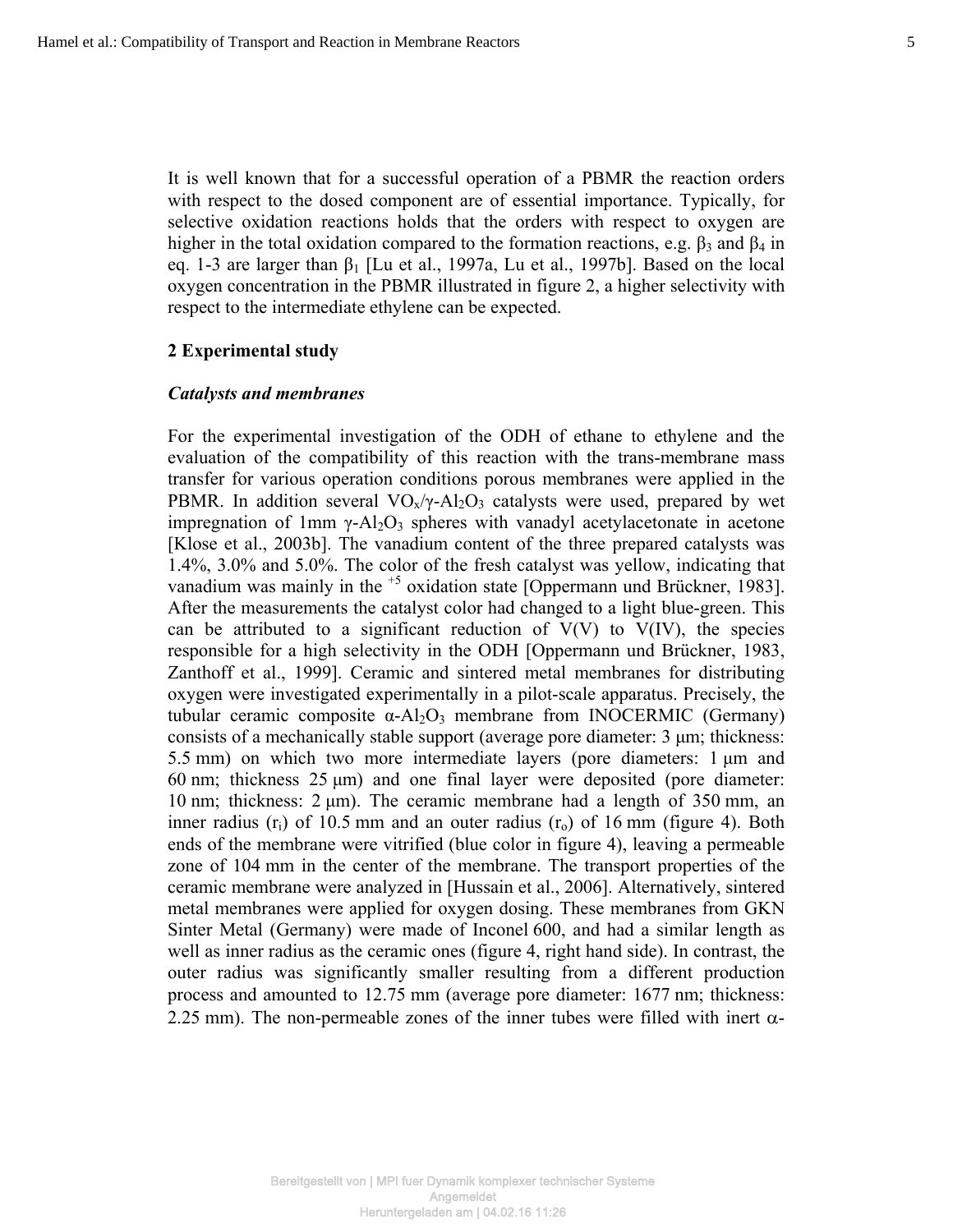Al<sub>2</sub>O<sub>3</sub> spheres whereas the porous reaction zones were prepared with the VO<sub>x</sub>/ $\gamma$ - $Al_2O_3$  catalyst described above.



Figure 4: Applied ceramic and sintered metal membranes

#### *Set-up*

The applied set-up consisted of a membrane reactor and a fixed-bed reactor, a catalytic afterburner and a gas analysis for reactants and products. Siemens SIMATIC S7 was used as a process control system to run the unit automatically. Feed mixtures and flow configurations were realized using electronic mass flow controllers. All gas samples were analyzed with an Agilent 6890 GC/TCD and 5973 MSD system (AGILENT, Germany).

The housing of the membrane reactor consisted of a stainless steel tube (inner diameter: 38.4 mm) in which the ceramic and sintered metal membrane was implemented, respectively. The reactor was heated by an electric heating sleeve. Ethane, for safety reasons diluted 1:10 in nitrogen, was fed into the tube side of the membrane. As described above, air was pressed from the shell side through the porous membrane into the catalyst bed. Dosing all air over the membrane in a dead-end configuration has the advantage of an easy control of the amount of oxygen fed. Eight thermocouples were placed on shell and tube side. Gas samples were taken at the tube side inlet, directly after the reactor outlet and on the shell side, analyzing back diffusion of components through the membrane experimentally. Both membrane sides were sealed gas-proof by graphite seals during the assembling. The seals had a distance of 125 mm from the hot reaction zone to avoid temperatures above 550  $\degree$ C at the seals, which are critical for the sealing material. Applying the realized reactor construction, it was possible to operate the reactor at catalyst temperatures up to 650 °C without any damage of the seals or the membrane. Performing experiments in a fixed-bed reactor, operating in a co-feed mode, the same reactor equipment was used. In contrast to the PBMR operation a completely vitrified alumina membrane with the same geometry was installed in the membrane reactor housing. The application of a vitrified membrane allows to avoid wall reactions, compared to a simple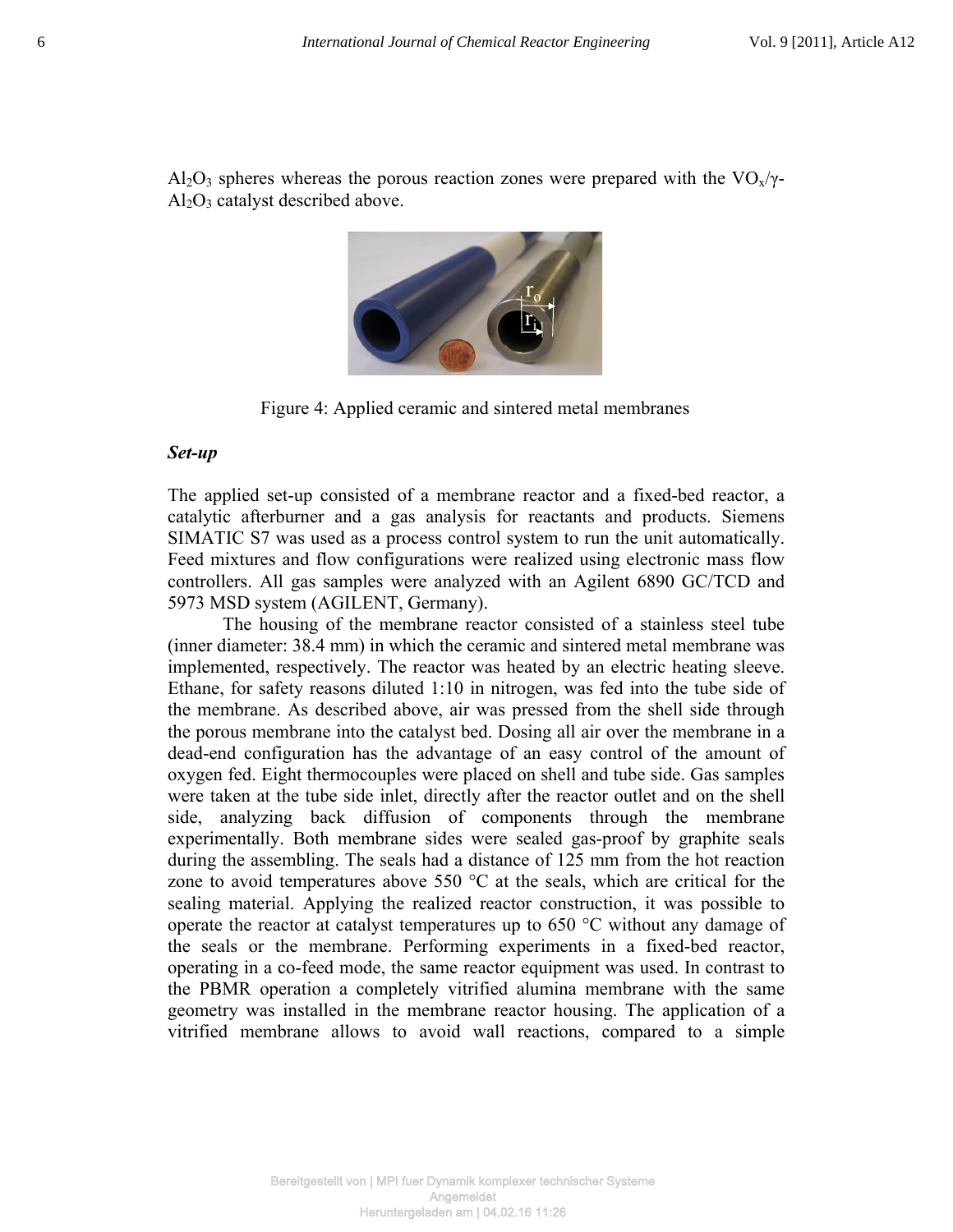laboratory fixed-bed reactor made from stainless steel only, and to perform experiments under comparable heat transfer conditions as in the PBMR.

#### *Experimental procedure*

The experimental studies were carried out in a temperature range between 500- 630 °C. The molar  $O_2/C_2H_6$ <sup>in</sup> feed ratio was chosen as 1 which was found suitable for the model reaction selected in preliminary studies, e.g. [Seidel-Morgenstern 2010]. For the investigations carried out in a pilot-scale, relatively high flow rates were applied, approaching requirements set by industry. The W/F ratio (catalyst mass/total volumetric flow rate) was varied between 100-400 kg s/m<sup>3</sup> for all dosing strategies considered. In all measurements performed in the membrane reactor the shell side/tube side feed ratio was adjusted at 8, i.e. 88% of the total feed flow was introduced over the membrane. Reproducibility of the results was checked by conducting every product stream analysis three times for every set of experimental conditions and additionally by twice repeating every complete run.

#### **3 Results and discussion of the experiments**

#### *Comparison between PBMR and FBR using ceramic membranes*

In Figure 5 the performance of the membrane reactor applying ceramic membranes and the conventional FBR is compared in a wide temperature range. As illustrated in figure 5a) the selectivity of the desired intermediate product ethylene could be significantly increased in the PBMR for temperatures higher than 550 °C. Thus, the concept of decreasing the local oxygen concentration by a distributed dosing of oxygen to avoid undesired series reactions forming CO and  $CO<sub>2</sub>$  works successfully.

Furthermore, the ethylene selectivity can be significantly enhanced using the PBMR with ceramic membranes at similar levels of ethane conversion compared to the FBR (Figure 5b). A higher ethane conversion can be expected in the membrane reactor as long as the oxygen availability does not become rate determining. This is due to the prolonged contact time of ethane over the catalyst bed compared to the conventional co-feed mode (see figure 2). Thus, a benefit regarding the ethylene yield is given by the application of ceramic membranes. The trans-membrane pressure drop measured for the used asymmetric  $\alpha$ -Al<sub>2</sub>O<sub>3</sub> membranes is depicted in figure 6a). For the experimental results given in figure 5 and obtained for  $W/F = 400$  kgs/m<sup>3</sup> the corresponding total shell side pressure was around 1.6 bar. No ethane or ethylene could be detected by random sampling on the shell side. Thus, the effect of back diffusion of reactants or products could be excluded for the applied ceramic membranes. However, this type of ceramic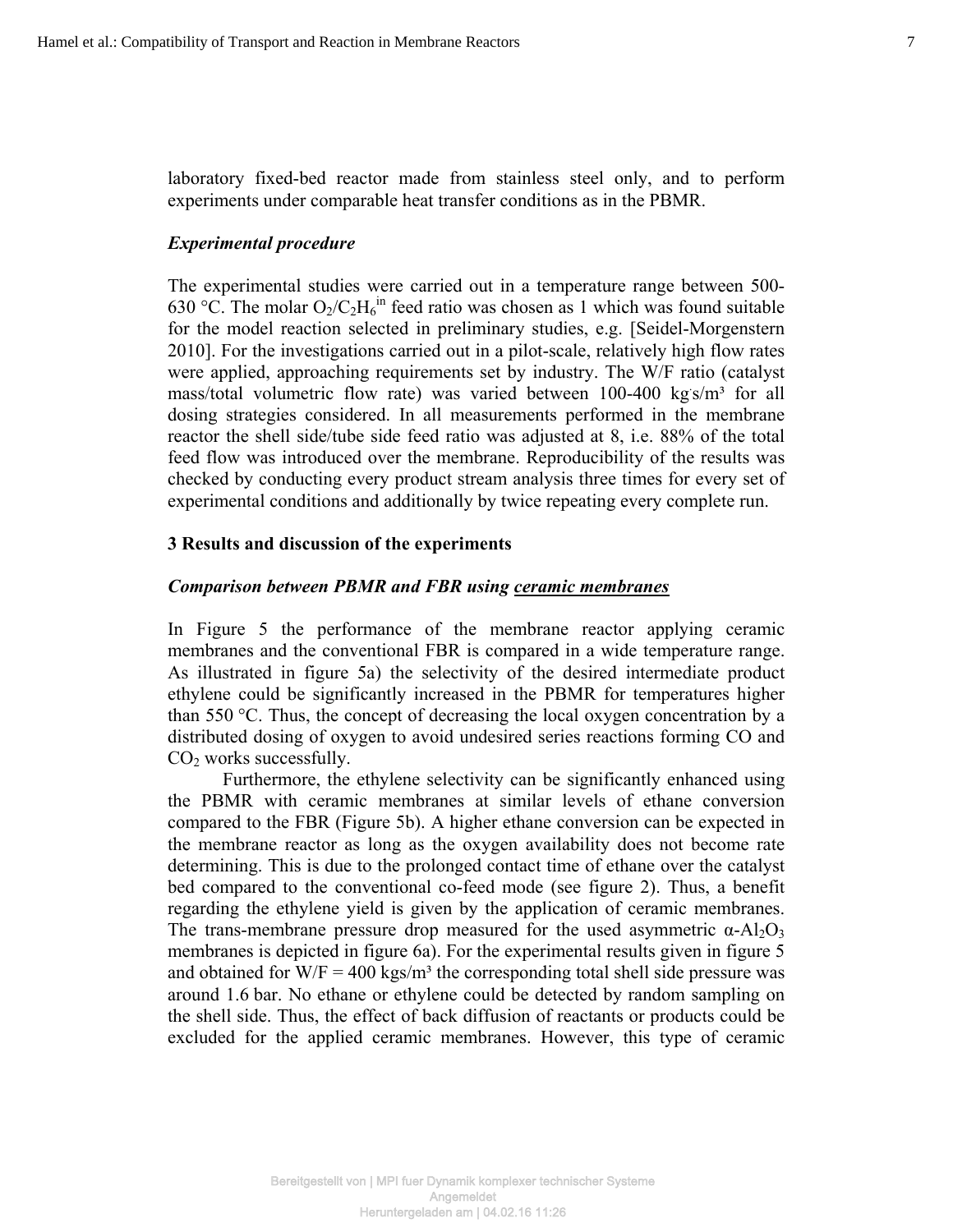membrane is expensive and sensitive with respect to thermal as well as mechanical stress.



Figure 5: Ethylene selectivity vs. temperature (a) and vs. ethane conversion (b);  $xC_2H_6^{ts} = 1.5\%$ ,  $xO_2^{ss} = 1.5\%$ , W/F=400kgs/m<sup>3</sup>, 1.4%V catalyst, ceramic membrane (pore diameter: 10 nm)

#### *Comparison between ceramic and sintered metal membranes*

In spite of the performance improvement achieved by membrane assisted oxidant dosing, the drawback of a higher construction effort has to be addressed. Further, safe and cost-effective solutions for a temperature-resistant sealing of the membranes have to be found. In this study graphite was used for sealing the ceramic membrane. An alternative can be the use of sintered metal membranes as specified in chapter 2. Unfortunately, sintered metal membranes are currently available only with larger pores than ceramic ones (1677 vs. 10 nm). Thus, the trans-membrane pressure drop can be expected to be much lower than for mesoporous ceramic membranes as illustrated in figure 6a), too. When the transmembrane pressure drop in a PBMR is of the same order of magnitude as the pressure drop over the catalyst bed, the distribution of the reactants along the length is not uniform anymore. This aspect can significantly affect the reactor performance. Furthermore, according to the theoretical analysis shown in chapter 4, it seems to be impossible to compensate the driving force for diffusion by convection for such sintered metal membranes. Only at higher feed flow rates coming from the shell side or with significantly thicker membranes, where higher pressure gradients are established, the application of sintered metal membranes appears to be attractive.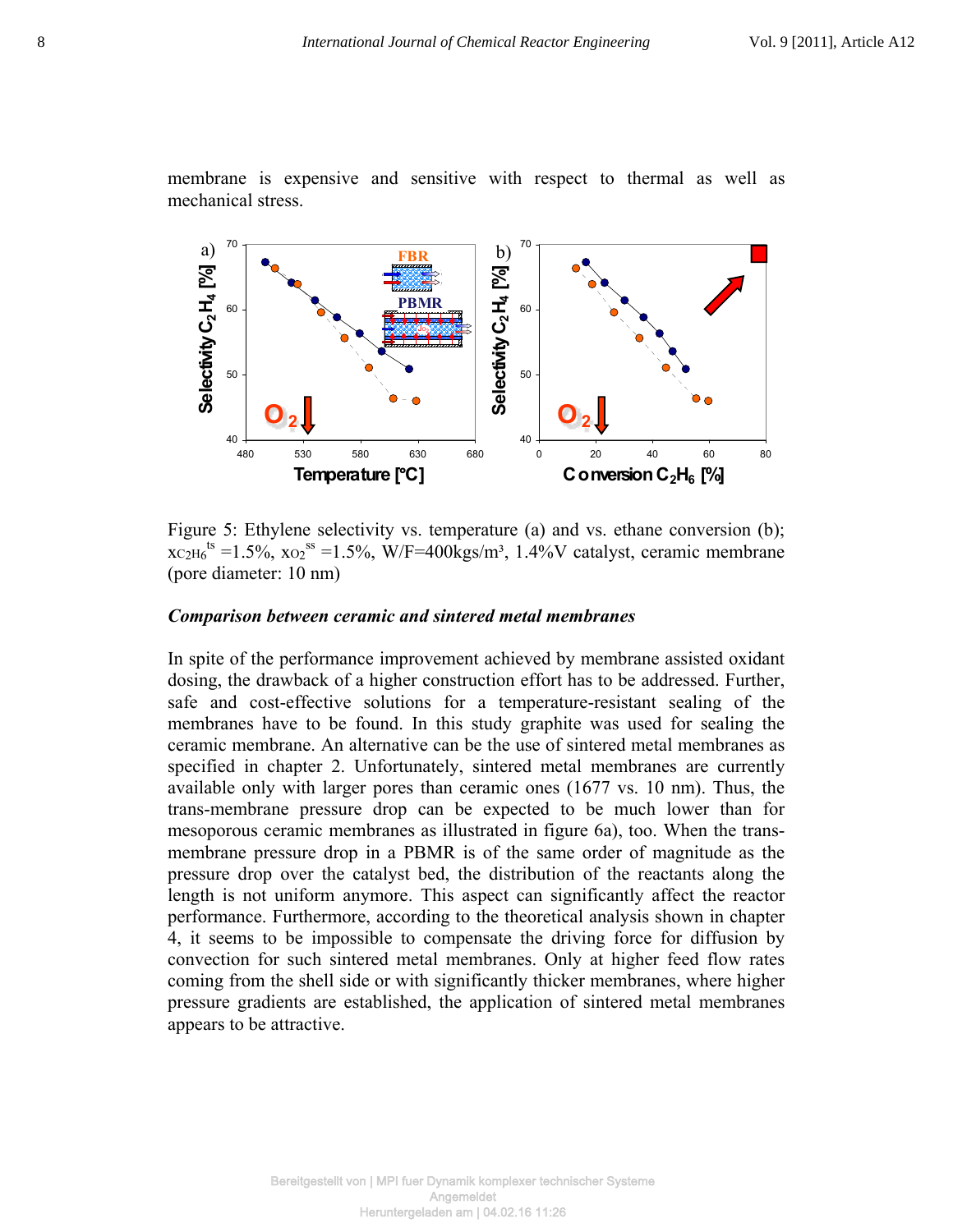The sintered metal membranes were investigated by selected experiments under the same conditions as applied for the ceramic composite membranes, too. A comparison of the main results is given in figure 6. It has to be noted that the pressure drop over the metal membrane is approximately only one third compared to the ceramic membrane (see figure 6a). For this reason, the focus of the analysis carried out was set on those experiments with varying contact times because they demonstrate most sensitively the impact of the trans-membrane pressure drop on reactor performance.



Figure 6: a) Trans-membrane pressure drop b) ethane conversion c-d) ethylene selectivity using ceramic membranes (Ceramic) and sintered metal membranes (Metal);  $x_{2}H_6^{ts} = 1.5\%$ ,  $x_{2}^{ss} = 1.5\%$ , W/F=100 and 300kgs/m<sup>3</sup>, W=17g, 1.4%V catalyst,  $p^{ts}$ =1bar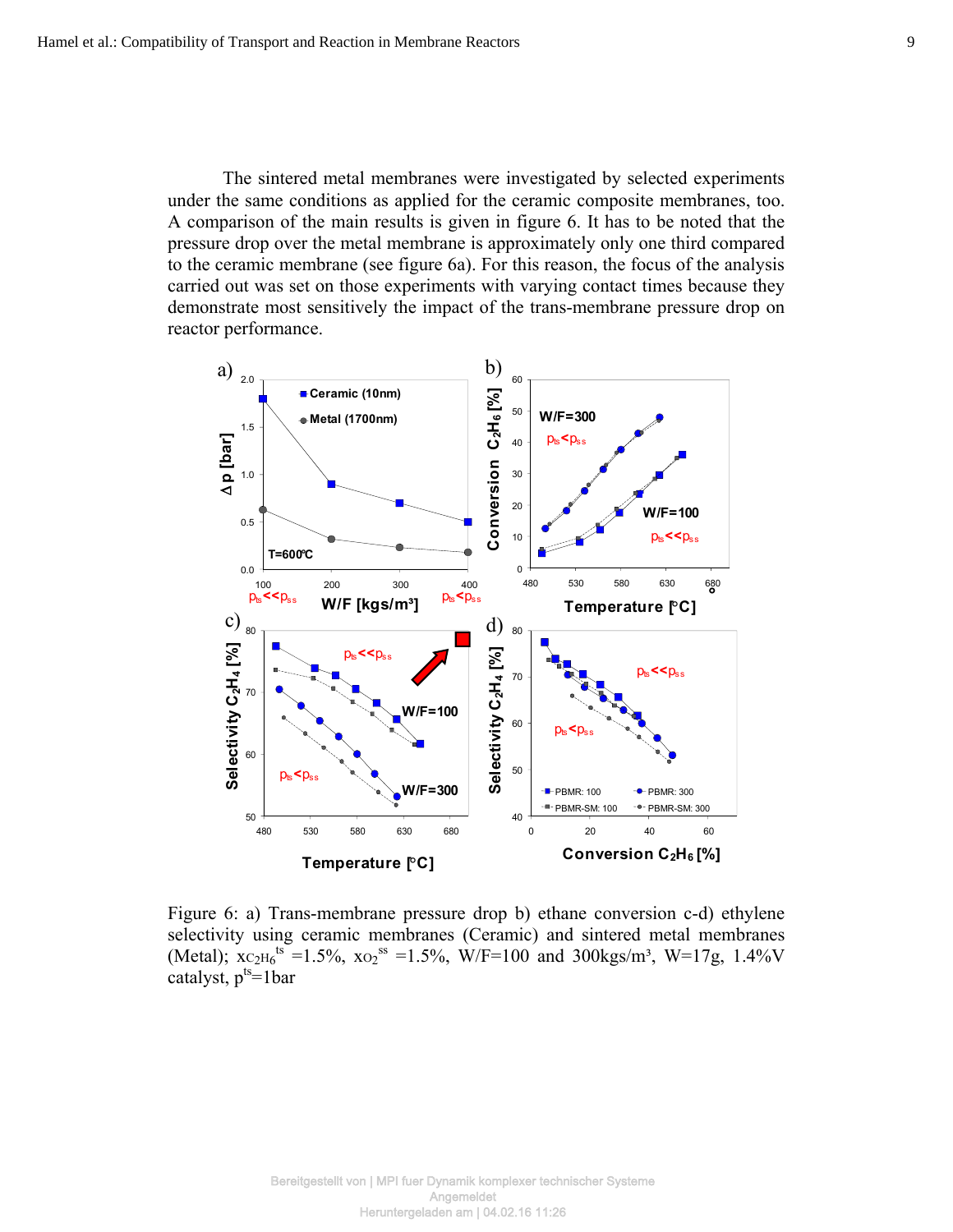In comparison to the PBMR experiments with the ceramic membrane for short contact times, i.e. for high feed flow rates  $(W/F = 100 \text{ kgs/m}^3)$ corresponding to a high shell side pressure ( $p_{ts} \ll p_{ss}$ , figure 6a), the performance and especially the ethylene selectivity of the PBMR with the sintered metal membrane is lower (see figure 6b-c). Plotting the ethylene selectivity vs. ethane conversion also for higher contact times ( $W/F = 300$  kgs/m<sup>3</sup>), corresponding to a negligible trans-membrane pressure drop ( $p_{ts} \sim p_{ss}$ ), the performance of the PBMR applying a sintered metal membrane is significantly lower, as illustrated in figure 6d). For these conditions ethane was found in random samples on the shell side. This indicates that, due to the lower trans-membrane pressure drop for the reaction conditions applied with the metal membrane, back diffusion occurred. Due to these results the aspect of back diffusion was investigated by a more detailed modeling study of the porous sintered metal and ceramic membranes.

#### **4. Modelling of porous membranes**

The trans-membrane mass transfer in the used porous materials is characterized by viscous flux, molecular diffusion and Knudsen diffusion. In this contribution the Dusty Gas Model (DGM) suggested by [Mason und Malinauskas, 1983] was applied for the description of the internal transport effects. The following equation of the DGM is frequently used to quantify the mass transfer of N species in porous media e.g. [Edreva et al., 2009, Thomas et al., 2001, Zivkovic et al., 2004].

$$
\sum_{j=1;j\neq i}^{N} \frac{x_i \cdot J_j - x_j \cdot J_i}{D_{ij}^e} - \frac{J_i}{D_{K,i}^e} = \frac{p}{R \cdot T} \nabla x_i + \frac{x_i}{R \cdot T} \cdot \left(1 + \frac{B_0^e \cdot p}{\eta \cdot D_{K,i}^e}\right) \cdot \nabla p \quad \text{i=1, N} \quad (5)
$$

The two terms on the left hand side describe the influence of molecular diffusion and Knudsen diffusion [Taylor und Krishna, 1993]. The effective binary diffusion coefficient,  $D_{ij}^e$ , can be calculated by means of the ratio of porosity to tortuosity,  $\psi/\tau$ , and the binary diffusion coefficient, D<sub>ij</sub>. The latter is proportional to T<sup>3/2</sup> and 1/p [Cussler, 1999]. The effective Knudsen diffusion coefficient for an ideal, cylindric pore can be calculated using eq. 7 [Kärger und Ruthven, 1992].  $D^{e}_{K,i}$  is proportional to  $T^{1/2}$  and does not depend on the total pressure.

$$
D_{ij}^e = \frac{\psi}{\tau} \cdot D_{ij} \qquad (6) \qquad D_{K,i}^e = \frac{1}{3} \cdot \frac{\psi}{\tau} \cdot d_{Pore} \cdot \sqrt{\frac{8 \cdot R \cdot T}{\pi \cdot M_i}} \qquad (7)
$$

The second term on the right hand side of eq. 5 characterizes the contribution of convection through the membrane, which is a function of the trans-membrane pressure gradient. A high pressure gradient is necessary if convection should dominate in porous membranes in order to avoid an uncontrolled diffusion of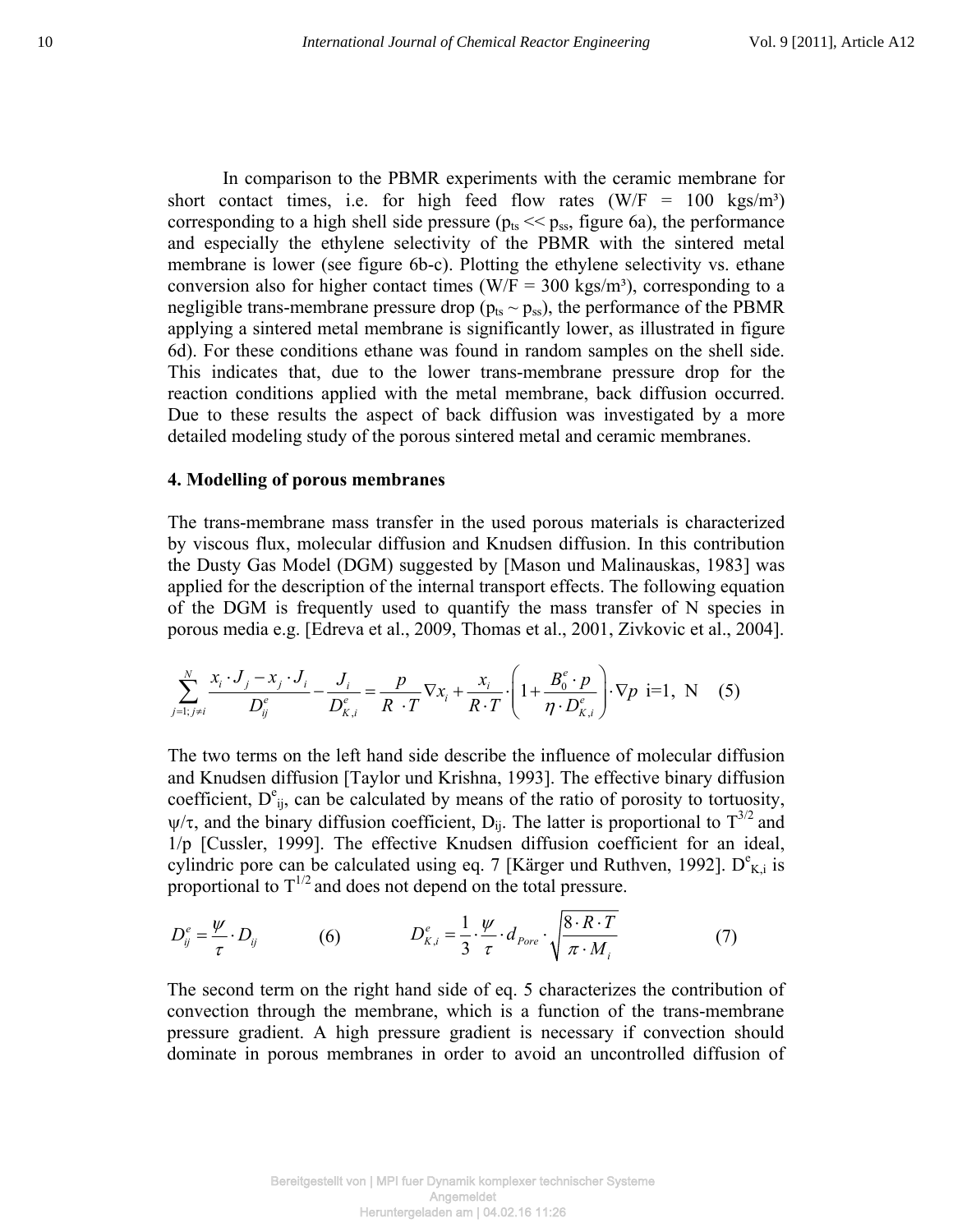reactants in the applied membrane distributor in a dead-end configuration.  $B_0^e$  is the permeability constant which depends on the membrane material ( $\psi$ ;  $\tau$ ). For a cylindrical pore of diameter  $d_{Pore}$  holds:

$$
B_0^e = \frac{\psi}{\tau} \cdot \frac{d_{Pore}^2}{32} \tag{8}
$$

To apply the model introduced above the following parameters have to be known:  $D^{e}_{K,i}$ ,  $B_0^e$  and  $\psi/\tau$ . They can be estimated using specific measurement techniques [Hussain et al., 2006, Thomas et al., 2001]. For the two different types of investigated porous membranes the mass transfer parameters were estimated in previous works and are available elsewhere for the asymmetric ceramic membranes [Hussain et al., 2006, Thomas et al., 2001] and for the sintered metal membranes [Edreva et al., 2009].

#### *Preliminary simulation study*

First of all without chemical reaction and based on the geometry discussed in chapter 2 as well as the derived mass transfer parameters for the ceramic membranes and the sintered metal ones  $(D^e_{K,i}, B_0^e)$  and  $\psi/\tau$ ), internal molar fraction profiles of ethane were calculated for three different trans-membrane pressures as illustrated in figure 7. It can be concluded that with increasing transmembrane pressure the influence of convection depending directly on the total pressure gradient increases. Hence, the molar fraction of ethane in the membrane can be reduced and undesired back diffusion of ethane out of the reaction zone (to shell side) can be avoided. For the trans-membrane pressures covered in the simulations an accumulation of ethane could be suppressed only by applying the ceramic membrane and a pressure gradient of at least 1 bar. But the transmembrane pressure is directly correlated with the flux through the membrane as well as the residence time of the reactants to obtain sufficient conversions of ethane. In contrast, for applying metal membranes, pressure gradients higher than 1 bar are needed to suppress the influence of back diffusion in this material as well. Thus, the compatibility between the rates of mass transfer and the rates of reaction have to be adjusted which is discussed in the following chapter.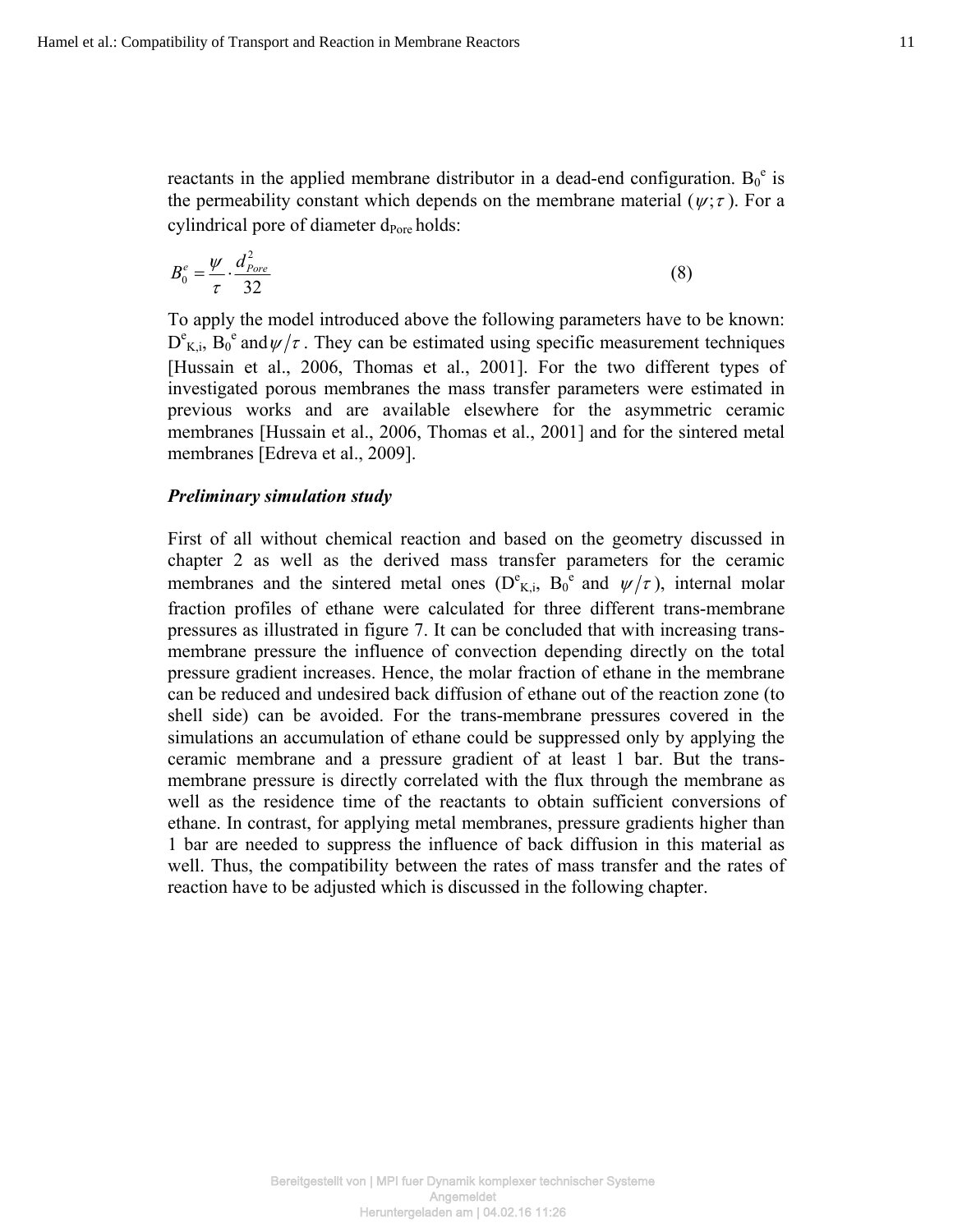

Figure 7: Molar fraction of ethane versus membrane thickness of a) ceramic and b) metal (2.25 mm) membranes for different trans-membrane pressures; T=500°C, tube side in:  $x c_2 H_6^{ts} = 1.0\%$ ,  $p_{ts} = 1$ bar,  $x N_2^{ts} = 99\%$ ; shell side in:  $x N_2^{ss} = 100\%$ 

#### **5. Adjustable compatibility between reaction and membrane**

#### *Membrane modifications for a given catalyst*

For a mathematical quantification of the phenomenon back diffusion, observed in the experiments by means of sintered metal membranes, eqs. 5-8 were applied again to simulate the mass transfer in the membrane texture for the experimental conditions applied, now including chemical reaction. Figure 8 shows the radial molar fractions of the reactant ethane in the ceramic and metal membrane for W/F ratios of 100 and 300 kgs/m<sup>3</sup> investigated in the experiments, too. In the applied ceramic membrane convection should be the dominating mass transfer contribution. Thus, a high trans-membrane pressure could be recognized and no ethane could be analyzed during the experiments or calculated in the annulus, too. In contrast to the results obtained for the ceramic membranes, the sintered metal ones reveal different mass transfer behavior. For  $W/F = 300$  kgs/m<sup>3</sup> and the corresponding shell side pressure of 1.2 bar (trans-membrane pressure 0.2 bar) diffusion is the dominating process in the metal membrane resulting in high ethane concentrations in the membrane itself and consequently on the shell side, where an undesired total oxidation reaction with the stainless steel housing takes place. Thus, lower ethylene selectivity for comparable conversions was found in the experiments as illustrated in figure 6. With an increasing total flux corresponding with a higher shell side pressure the convective part of mass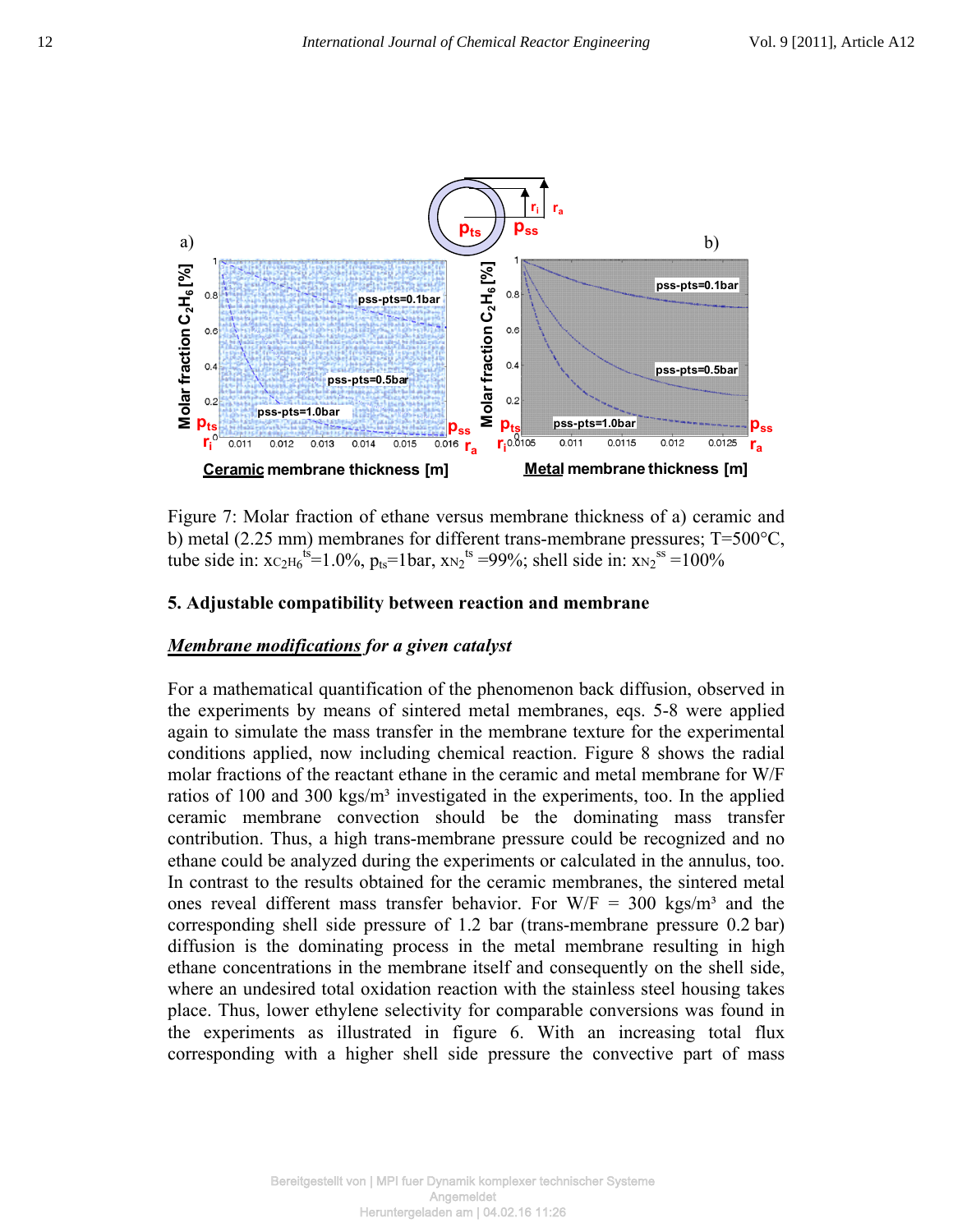transfer in the used sintered metal membrane is more pronounced and the effect of diffusion can be repressed more efficiently.



Figure 8: Molar fraction of ethane versus membrane thickness using a) ceramic and b) sintered metal membranes for flow rates investigated experimentally;  $xc<sub>2H6</sub>$ <sup>ts</sup>=1.5%, p<sub>ts</sub>=1bar, T=550°C, W=17g

This is almost the case for  $W/F > 50$  kgs/m<sup>3</sup>. But the increase of the total volumetric flow rate coming from the shell side is not independent from the chemical reaction. To realize acceptable conversions, suitable residence times as well as flow rates have to be adjusted. A more practical way to increase the transmembrane pressure drop and, consequently, to enhance the part of convection is to manufacture the metal membranes with a wall thickness 3 or 4 times higher compared to the used tube thickness (2.25 mm), this the calculations revealed. If the membrane properties are fixed or the technical production procedure is limited with respect to such a kind of modifications discussed before, the catalyst should be adjusted as discussed in the following chapter.

#### *Catalyst modifications for a given membrane*

A second possibility, other than modifying the membrane geometry, is to enhance the reaction rates by influencing the catalyst activity. In Figure 9 the experimental results of ethane conversion and ethylene selectivity for three Vanadium catalysts with different Vanadium content  $(1.4\%, 3.0\%$  and  $5.0\%$  V) and therefore activity are illustrated. Beyond, a high trans-membrane flux  $(W/F = 100 \text{ kgs/m}^3)$  was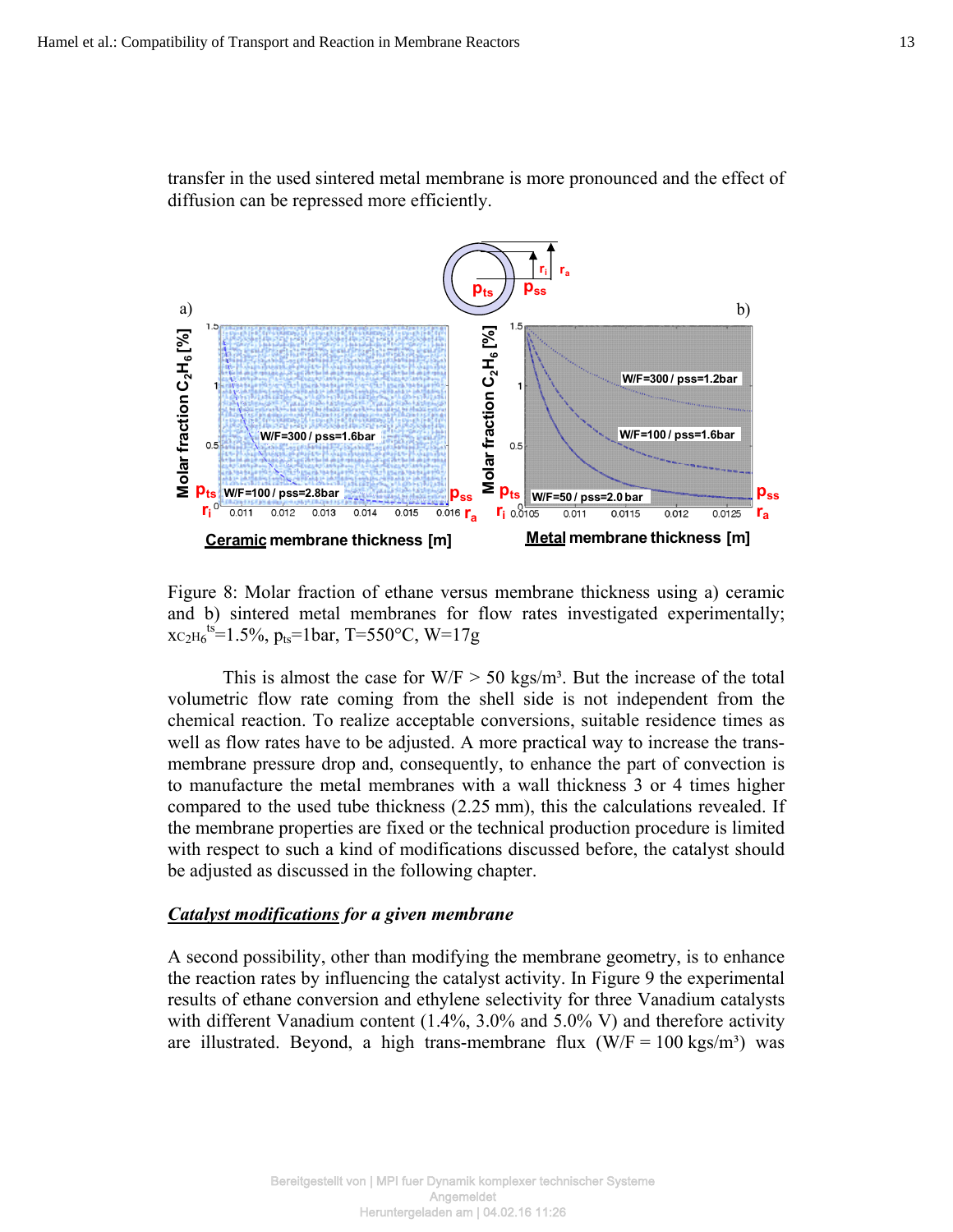considered. The plots for 3.0% V reveal that with increasing catalyst activity the performance of sintered metal and ceramic membranes are more and more similar. Hence, a higher reaction rate of  $r_1$  and  $r_2$  can be expected consuming the reactant ethane significantly faster. Thus, the back diffusion of ethane can be suppressed by the chemistry itself using a more active catalyst, too. However, the influence of the undesired series reactions  $r_2 - r_5$ , reducing the desired intermediate product ethylene, is enhanced as well. That means, for a maximum ethylene yield the higher conversion based on a higher catalyst activity has to compensate the corresponding decrease in ethylene selectivity, which is evidently not the case for a Vanadium loading of 5.0%. Thus, no additional measurements for 5.0% V were performed with sintered metal membranes. The loss in the ethylene selectivity is dominating. In this case a lower catalyst activity should be chosen in combination with a thicker membrane discussed before.



Figure 9: a) Ethane conversion and b) ethylene selectivity vs. temperature using ceramic membranes (Ceramic) and sintered metal membranes (Metal);  $xC_2H_6$ <sup>in</sup>=1.5%,  $xO_2$ <sup>ss</sup>=1.5%, W/F=100kgs/m<sup>3</sup>, W=17g, 1.4%, 3.0%, 5.0% V catalyst

However, despite this limitation, the application of metal membranes with their better characteristics regarding construction and mechanical stability can be attractive. Sintered metal membranes could be an alternative to overcome several disadvantages of ceramic membranes. Therefore back diffusion has to be suppressed by a dominating convection part in mass transfer which can be realized by a sufficient level of the trans-membrane pressure drop.

#### **6 Summary**

Based on a separated and distributed reactant feeding characteristic concentration and residence time effects result and thus a different reactor performance of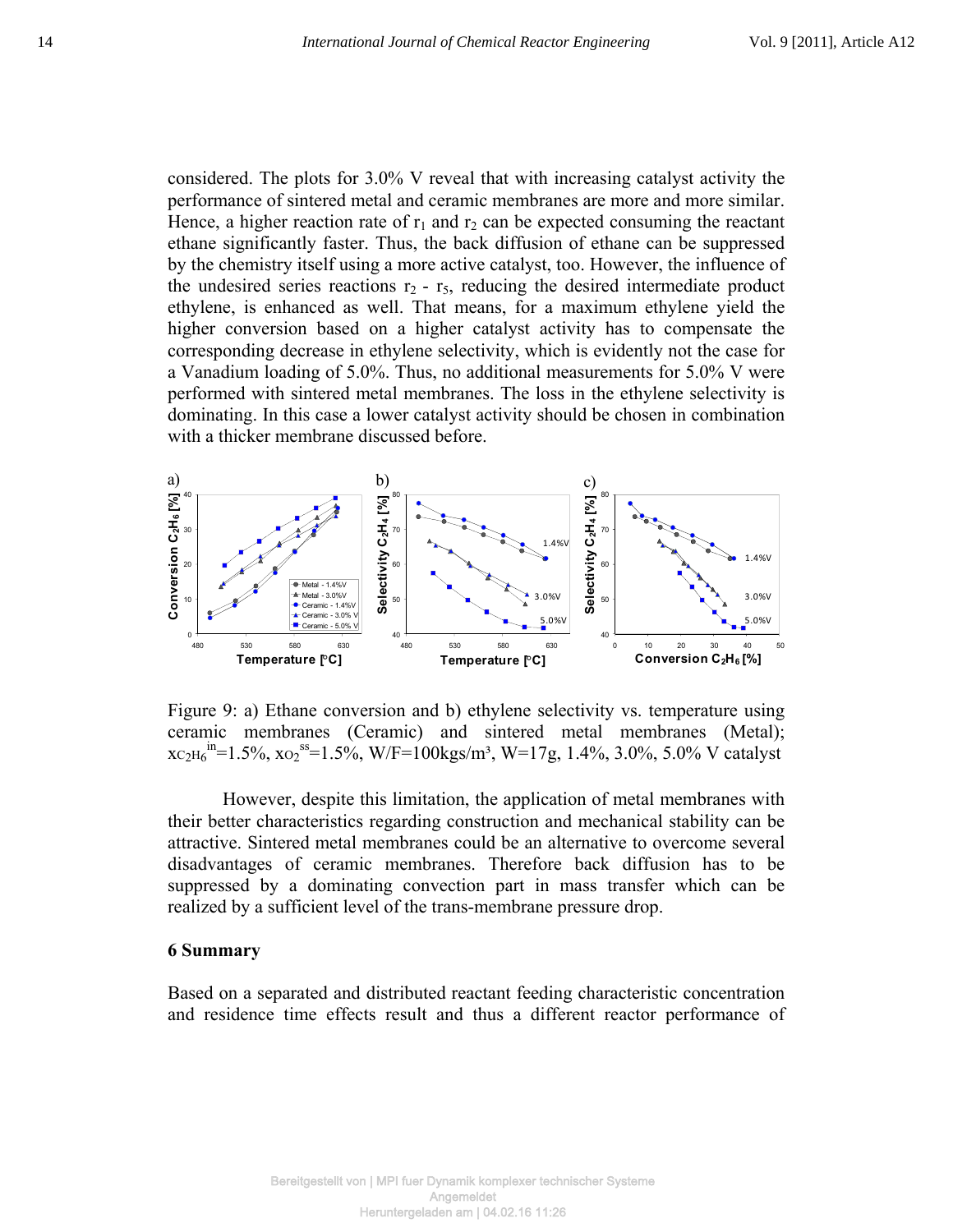packed-bed membrane reactors and conventional fixed-bed reactors operating in a co-feed mode can be expected.

An experimental study of both reactor concepts was carried out applying ceramic and sintered metal membranes in a pilot-scale. As a model reaction the oxidative dehydrogenation of ethane to the desired but due to series and parallel reactions limited intermediate product ethylene was selected. The experiments using asymmetric ceramic membranes (pore diameter of the final layer: 10 nm; thickness: 5.5 mm) revealed for low concentrations of oxygen that the selectivity of the desired product ethylene could be increased significantly for simultaneously high ethane conversions compared to the well-established fixed-bed reactor.

In further experiments applying sintered metal membranes (average pore diameter: 1677 nm; thickness: 2.25 mm) a nearly comparable performance for short residence times corresponding with a high volumetric flow rate as well as high trans-membrane pressure gradients was recognizable, due to conditions where convection was found to be the domination part in the trans-membrane mass transfer.

However, due to back diffusion of reactants, the more promising operation region of the membrane reactor, at higher contact times and lean oxygen conditions, could not be covered with the applied metal membranes. Furthermore, the safety aspect of a separated feeding of hydrocarbons and oxygen is not guaranteed if back diffusion of reactants can occur and all the reactants are in contact on both sides of the membrane.

In a performed simulation study with respect to mass transfer in the membranes itself operation parameters were appreciated to adjust the compatibility of trans-membrane mass transfer in ceramic as well as sintered metal membranes and reaction rates avoiding back diffusion of reactants out of the reaction zone. Therefore the mass transfer rates in the membrane and the rates of the chemical reaction have to be compatible. To improve the compatibility between sintered metal membrane and reaction, two possibilities are thinkable regarding the used experimental equipment and materials. The first one is a modification of the membrane. Thicker membranes are suitable to enhance the trans-membrane pressure and correspondingly the part of convection. Thus, the molar fraction of ethane in the membrane could be reduced under comparable reaction conditions, as the performed simulation studies revealed. The second possibility is to realize higher reaction rates by a more active catalyst using the given membrane geometry as well as high trans-membrane fluxes. Nevertheless, for a maximum ethylene yield the higher conversion based on a more active catalyst has to compensate the corresponding decrease in ethylene selectivity.

However, potential is also seen in particular for the application of sintered metal membranes because of efforts regarding construction and mechanical stability. If the state of development of sintered metal membranes had reached the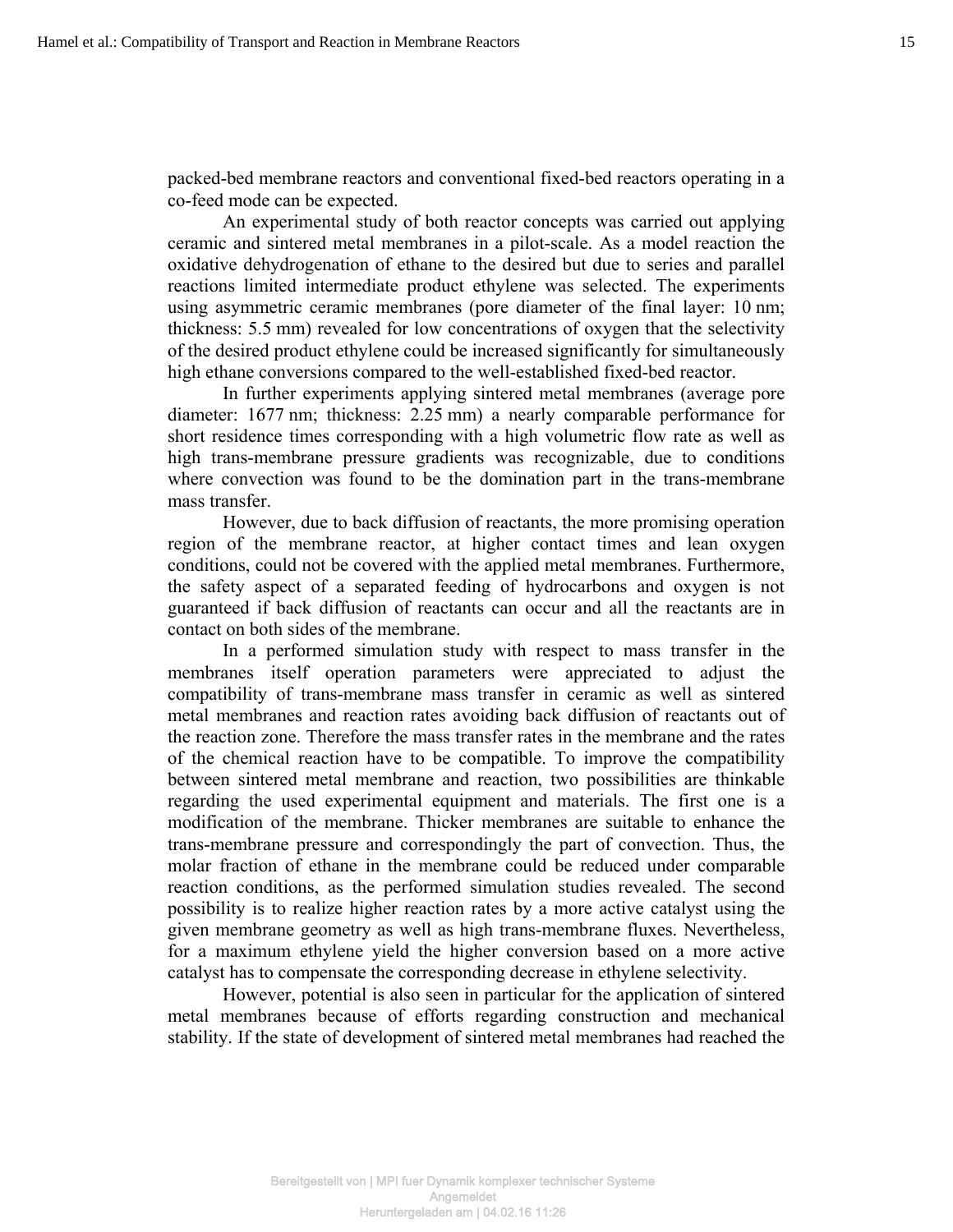one of ceramic membranes, the establishment of membrane reactors in industry would be a little bit more conceivable.

### **Notation**

| $B_0^e$                                                                                                                                                                     | $\lceil m^2 \rceil$                                                                                                                                                                                                                               | permeability constant                                                                                                                                                                                                                                                                                                                                         |  |
|-----------------------------------------------------------------------------------------------------------------------------------------------------------------------------|---------------------------------------------------------------------------------------------------------------------------------------------------------------------------------------------------------------------------------------------------|---------------------------------------------------------------------------------------------------------------------------------------------------------------------------------------------------------------------------------------------------------------------------------------------------------------------------------------------------------------|--|
| $d_{Pore}$                                                                                                                                                                  | $\lceil m \rceil$                                                                                                                                                                                                                                 | pore diameter                                                                                                                                                                                                                                                                                                                                                 |  |
| dS <sub>C2H4</sub><br>$\frac{D_{ij}}{D_{ij}^e}$<br>$D_{K,i}^{\nu}^{\text{e}}$<br>$J_i$<br>$\mathbf{k}$<br>$M_i$<br>p<br>r<br>$r_i$<br>$r_{o}$<br>$\mathbf R$<br>$\mathbf T$ | $[\cdot]$<br>$\lceil m^2/s \rceil$<br>$\left[\frac{m^2}{s}\right]$<br>$\lceil m^2/s \rceil$<br>$[{\rm mol/(s* m2)}]$<br>$[mol((s * kg)]$<br>[g/mol]<br>[Pa]<br>$[mol((s * kg)]$<br>$\lceil m \rceil$<br>$\lceil m \rceil$<br>$[J/(mol*K)]$<br>[K] | differential selectivity of ethylene<br>binary diffusion coefficient<br>effective diffusion coefficient<br>effective Knudsen diffusion coefficient<br>flux of component i through reactor wall<br>reaction rate constant<br>molar mass of component i<br>pressure<br>reaction rate<br>reaction rate<br>reaction rate<br>universal gas constant<br>temperature |  |
| $X_i$                                                                                                                                                                       | $\lceil - \rceil$                                                                                                                                                                                                                                 | molar fraction of component i                                                                                                                                                                                                                                                                                                                                 |  |
| <b>Greek</b><br>$\beta_j$<br>η<br>$\tau$<br>$\Psi$                                                                                                                          | [Pas]<br>$[\cdot]$<br>$[\cdot]$                                                                                                                                                                                                                   | reaction orders of oxygen<br>dynamic viscosity<br>tortuosity<br>porosity                                                                                                                                                                                                                                                                                      |  |
| <b>Subscripts</b>                                                                                                                                                           |                                                                                                                                                                                                                                                   |                                                                                                                                                                                                                                                                                                                                                               |  |
| 1<br>j<br>SS<br>ts                                                                                                                                                          |                                                                                                                                                                                                                                                   | component index<br>component index<br>shell side<br>tube side                                                                                                                                                                                                                                                                                                 |  |
| <b>Abbreviations</b>                                                                                                                                                        |                                                                                                                                                                                                                                                   |                                                                                                                                                                                                                                                                                                                                                               |  |
| <b>DGM</b>                                                                                                                                                                  |                                                                                                                                                                                                                                                   | Dusty Gas Model                                                                                                                                                                                                                                                                                                                                               |  |
| <b>FBR</b>                                                                                                                                                                  |                                                                                                                                                                                                                                                   | Fixed-bed reactor                                                                                                                                                                                                                                                                                                                                             |  |
| ODH                                                                                                                                                                         |                                                                                                                                                                                                                                                   | Oxidative dehydrogenation                                                                                                                                                                                                                                                                                                                                     |  |
| <b>PBMR</b>                                                                                                                                                                 |                                                                                                                                                                                                                                                   | Packed-bed membrane reactor                                                                                                                                                                                                                                                                                                                                   |  |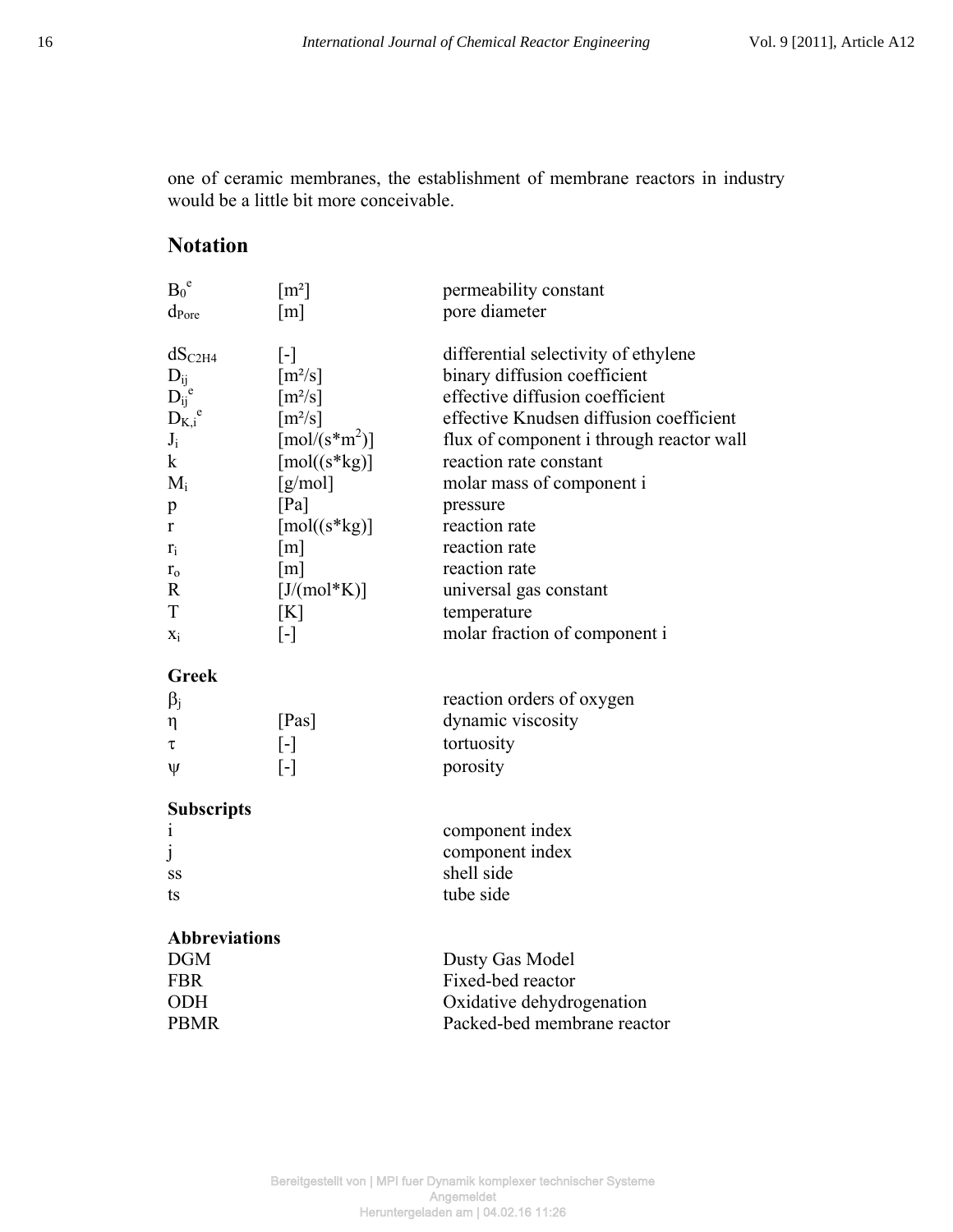#### **References**

- [Al-Juaied et al., 2001] M.A. Al-Juaied, D. Lafarga, A. Varma, Ethylene epoxidation in a catalytic packed-bed membrane reactor: experiments and model, Chemical Engineering Science, 56, 2001
- [Alonso et al., 2005] M. Alonso, M.J. Lorences, G.S. Patience, A.B. Vega, F.V. Díez, S. Dahl, Membrane pilot reactor applied to selective oxidation reactions, Catalysis Today, 104, 2005
- [Caro et al., 2007] J. Caro, K.J. Caspary, C. Hamel, B. Hoting, P. Kölsch, B. Langanke, K. Nassauer, T. Schiestel, A. Schmidt, R. Schomäcker, A. Seidel-Morgenstern, E. Tsotsas, I. Voigt, H. Wang, R. Warsitz, S. Werth, A. Wolf, Catalytic Membrane Reactors for Partial Oxidation Using Perovskite Hollow Fiber Membranes and for Partial Hydrogenation Using a Catalytic Membrane Contactor, Industrial & Engineering Chemistry Research, 46, 2007
- [Coronas et al., 1995] J. Coronas, M. Menendez, J. Santamaria, Use of a ceramic membrane reactor for the oxidative dehydrogenation of ethane to ethylene and higher hydrocarbons, Industrial & Engineering Chemistry Research, 34, 1995
- [Cussler, 1999] E.L. Cussler, Diffusion mass transfer in fluid systems, Cambridge University Press, Cambridge, ISBN: 0-521-56477-8, 1999
- [Edgar and Himmelblau, 1988] T.F. Edgar, D.M. Himmelblau, Optimization of Chemical Processes, McGraw-Hill Education, ISBN: 0070189927, 1988
- [Edreva et al., 2009] V. Edreva, F. Zhang, M. Mangold, E. Tsotsas, Mass Transport in Multilayer Porous Metallic Membranes - Diagnosis, Identification and Validation, Chemical Engineering & Technology, 32, 4, 2009
- [Ertl et al., 2007] G. Ertl, H. Knözinger, F. Schüth, J. Weitkamp, Handbook of Heterogeneous Catalysis, Wiley VCH, Weinheim, ISBN: 3527312412, 1-8, 2007
- [Farrusseng et al., 2001] D. Farrusseng, A. Julbe, C. Guizard, Evaluation of porous ceramic membranes as  $O_2$  distributors for the partial oxidation of alkanes in inert membrane reactors, Separation and Purification Technology, 25, 2001
- [Grabowski, 2006] R. Grabowski, Kinetics of oxidative dehydrogenation of C2-C3 alkanes on oxide catalysts, Catalysis Reviews, 48, 2006
- [Hodnett, 2000] B.K. Hodnett, Heterogeneous catalytic oxidation : fundamental and technological aspects of the selective and total oxidation of organic compounds, John Wiley and Sons, LTD, ISBN: 0-471-48994- 8, 2000.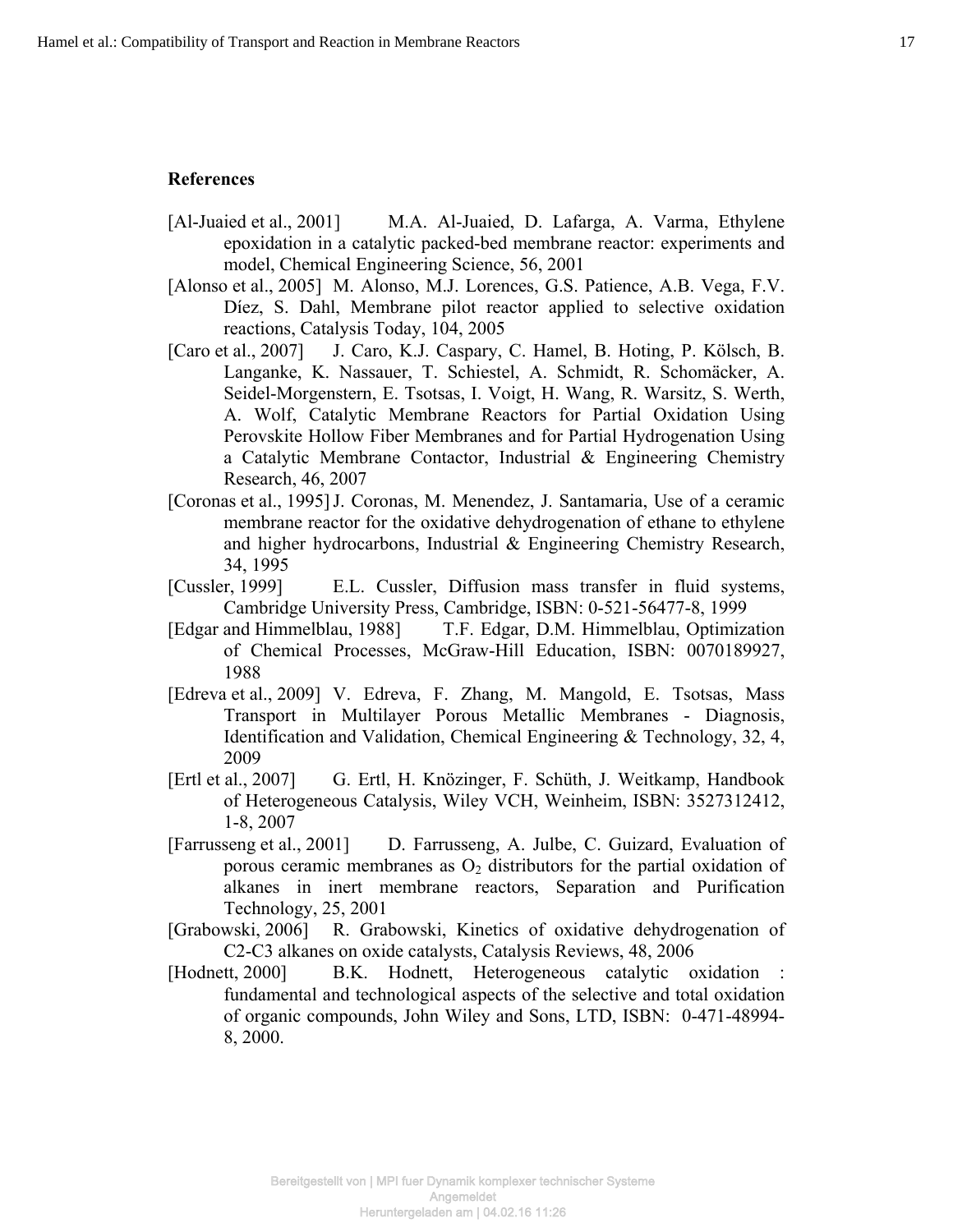- [Hussain et al., 2006] A. Hussain, A. Seidel-Morgenstern, E. Tsotsas, Heat and mass transfer in tubular ceramic membranes for membrane reactors, International Journal of Heat and Mass Transfer, 49, 2006
- [Julbe et al., 2001] A. Julbe, D. Farrusseng, C. Guizard, Porous ceramic membranes for catalytic reactors — overview and new ideas, Journal of Membrane Science, 181, 2001
- [Kärger and Ruthven, 1992] J. Kärger, D.M. Ruthven, Diffusion in zeolithes and other microporous materials, John Wiley & Sons, New York, ISBN: 0- 471-50907-8, 1992
- [Klose et al., 2003a] F. Klose, Hamel, M. Joshi, A. Tota, A. Seidel-Morgenstern, Optimized oxidant dosing in packed-bed membrane reactors for the catalytic oxidation of hydrocarbons, International Conference on Chemical Reactors, Berlin, 01.-05.12.2003a
- [Klose et al., 2004a] F. Klose, M. Joshi, C. Hamel, A. Seidel-Morgenstern, Selective oxidation of ethane over a  $VOx/Al_2O_3$  catalyst – investigation of the reaction network, Applied Catalysis A: General, 260, 2004a
- [Klose et al., 2003b] F. Klose, T.Wolff, M. Alandjiyska, M. Joshi, H. Weiß, A. Seidel-Morgenstern,Partial oxidation of ethane - the potential of membrane reactors, J. Univ. Chem. Technol. Metall., 38, 2003b.
- [Kölsch et al., 2002] P. Kölsch, M. Noack, R. Schäfer, G. Georgi, R. Omorjan, J. Caro, Development of a membrane reactor for the partial oxidation of hydrocarbons: direct oxidation of propane to acrolein, Journal of Membrane Science, 198, 2002
- [Lu et al., 1997a] Y.P. Lu, A.G. Dixon, W.R. Moser, Y.H. Ma, Analysis and optimization of cross-flow reactors for oxidative coupling of methane, Industrial & Engineering Chemistry Research, 36, 3, 1997a
- [Lu et al., 1997b] Y.P. Lu, A.G. Dixon, W.R. Moser, Y.H. Ma, Analysis and optimization of cross-flow reactors with distributed reactant feed and product removal, Catalysis Today, 35, 4, 1997b
- [Mallada et al., 2000] R. Mallada, M. Menéndez, J. Santamaría, Use of membrane reactors for the oxidation of butane to maleic anhydride under high butane concentrations, Catalysis Today, 56, 2000
- [Mason and Malinauskas, 1983] E.A. Mason, A.P. Malinauskas, Gas transport in porous media: The Dusty-Gas Model, Elsevier, Amsterdam, ISBN: 0- 444-42190-4, 1983
- [Millet et al., 2002] J.M.M. Millet, H. Roussel, A. Pigamo, J.L. Dubois, J.C. Jumas, Characterization of tellurium in MoVTeNbO catalysts for propane oxidation or ammoxidation, Applied Catalysis a-General, 232, 1-2, 2002
- [Oppermann and Brückner, 1983] H. Oppermann, W. Brückner, Vanadiumoxide, Akademie-Verlag, Berlin 1983